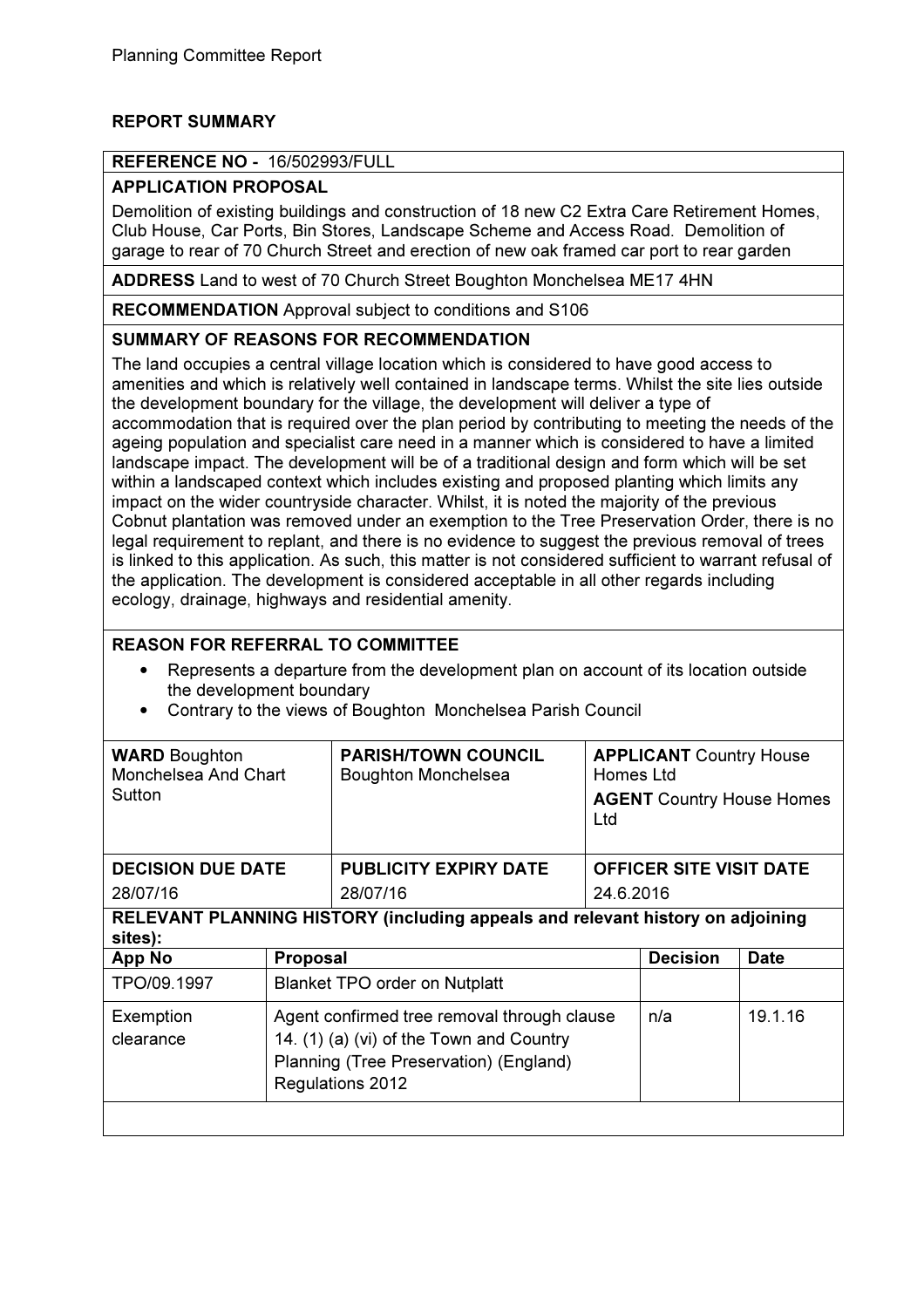## MAIN REPORT

#### 1.0 DESCRIPTION OF SITE

- 1.1 The site was formerly a cobnut plantation which was largely cleared in February/March 2016 and which is now bare ground across over two thirds of the site with an area of cobnut trees remaining to the west of the site. The site borders the village sports field to the south by an established hedgerow which is 3-4 metres in height and the remaining part of the cobnut plantation borders the western part of the site. The site also includes part of the garden of no.70 Church Street which will facilitate the widening of the access road which currently provides access to the site from the south east corner from Church Street. The gardens of the residential properties on Church Street back onto the eastern boundary of the site which is bounded by a hedgerow and a further hedgerow lines along the northern boundary which borders a paddock to the north of the site. The site is relatively flat in topography and due to the boundary hedgerows is relatively well contained from the wider landscape. There are a collection of prefabricated structures including a mobile home which are, it is assumed, left over from the previous plantation use.
- 1.2 The site lies to the west of Church Street and to the north of Heath Road with the remainder of the village to the north and north east. The site occupies a relatively central location within the village as it is located between the village allotments, sports ground and pitches and residential properties. The site has access to pedestrian footpaths which run along the western side of Church Street and connect the site with the local social club, sports pitches, village shop and bus stops on Heath Road which connect to Maidstone and elsewhere within the borough.

#### 2.0 PROPOSAL

- 2.1 The development proposals relate to the construction of 18 C2 extra care units together with a communal club house building, associated car ports, access and parking/turning areas. Each unit will be 2 bedrooms and has been designed to accord with lifetime home/HAPPI standards in order the units are able to adapt to the occupiers needs as their care needs change. The applicant is proposing to restrict occupancy in order the use falls within the Class C2 use class by ensuring occupiers are subject to an initial care needs assessment and the need to sign up to a minimum care package as well as being restricted to persons over 55 years of age. The on-site club house building would be the central base for the on-site management and the site would also provide 24hr care for the occupants.
- 2.2 The scheme has been designed to have a traditional appearance and a low physical profile whilst retaining the existing landscape structure including hedgerows with open space to the development. Further landscaping and ecological enhancements are proposed within the site and to its boundaries and parking and turning spaces will be provided within the central part of the site by way of car ports and parking spaces.
- 2.3 The applicant provided further detail on how the development would operate in relation to securing the care provision and the management of the wider site. The applicant has confirmed the development would be built out by a company who specialise in care/retirement facilities and would be managed by a registered care provider who will take on the care provision relating to the site and a management company would carry out maintenance to the wider site and buildings including rear gardens. The care provider is an experienced care provider, Xtracare Ltd, who has been undertaking a search for a new site for many years in the Maidstone area and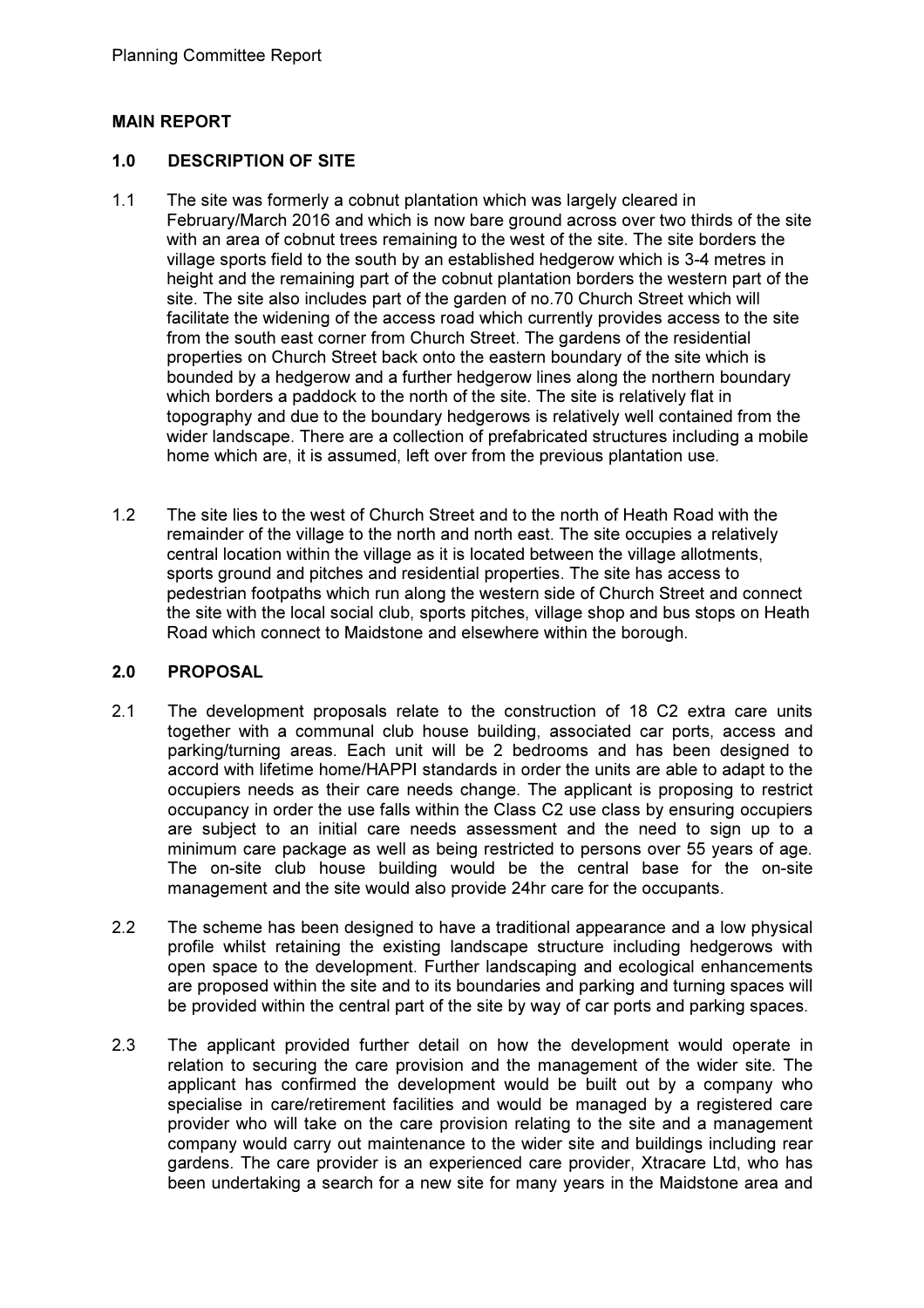is a local company registered with the Care Quality Commission (CQC). The eligibility of occupiers would be restricted to age and care needs and would involve a criteria selection and assessment by Xtracare to ensure the occupant/purchaser has sufficient care requirements both currently and into the future. The applicant is proposing such a use can be secured by legal agreement.

2.4 The application has been amended and further information has been submitted during the application process but this was either minor design alterations to the original plans or further information in respect of care provision, ecology, trees and drainage which sought to clarify points made in the original application submission. This information was subject to consultation with the relevant authorities such as KCC Drainage and ecology and MBC Housing. However, in February 2017, the applicant submitted further landscaping plans to retain the cobnut trees to the west of the site. On the basis the cobnut plantation formed a central part of local concerns, it was considered appropriate to undertake a further round of consultation and further comments have been received on these new documents.

# 3.0 PLANNING CONSTRAINTS

Outside the adopted development boundary for Boughton Monchelsea TPO no.9 1997 in respect of remaining cobnut trees

# 4.0 POLICY AND OTHER CONSIDERATIONS

The National Planning Policy Framework (NPPF) National Planning Practice Guidance (NPPG) Development Plan: Policy ENV28, ENV6,H25, H26 Emerging Maidstone Local Plan 2011-2031 SP11, SP12, SP17, DM1 DM3, DM12, DM13, DM15, DM22, DM27

# 5.0 LOCAL REPRESENTATIONS

Neighbour consultations were sent out on the  $4<sup>th</sup>$  May 2016 and a site notice was placed at the site on the  $8<sup>th</sup>$  June 2016

The application has attracted 61 responses from members of the public.

The comments (14) made in support of the application can be summarised as;

- Support the Borough's ageing population and meet unmet needs of communities
- Good design
- Low traffic use and suited to area
- Allow people to stay in the village in their communities
- Promote independence and reduce reliance on social care
- Provide jobs in local area through suppliers and medical services
- Low density which is suitable to area

The comments made (47) against the development can be summarised as;

- Increased traffic/congestion/lack of parking and Church Street unsuitable
- Access is unsuitable
- Drainage issues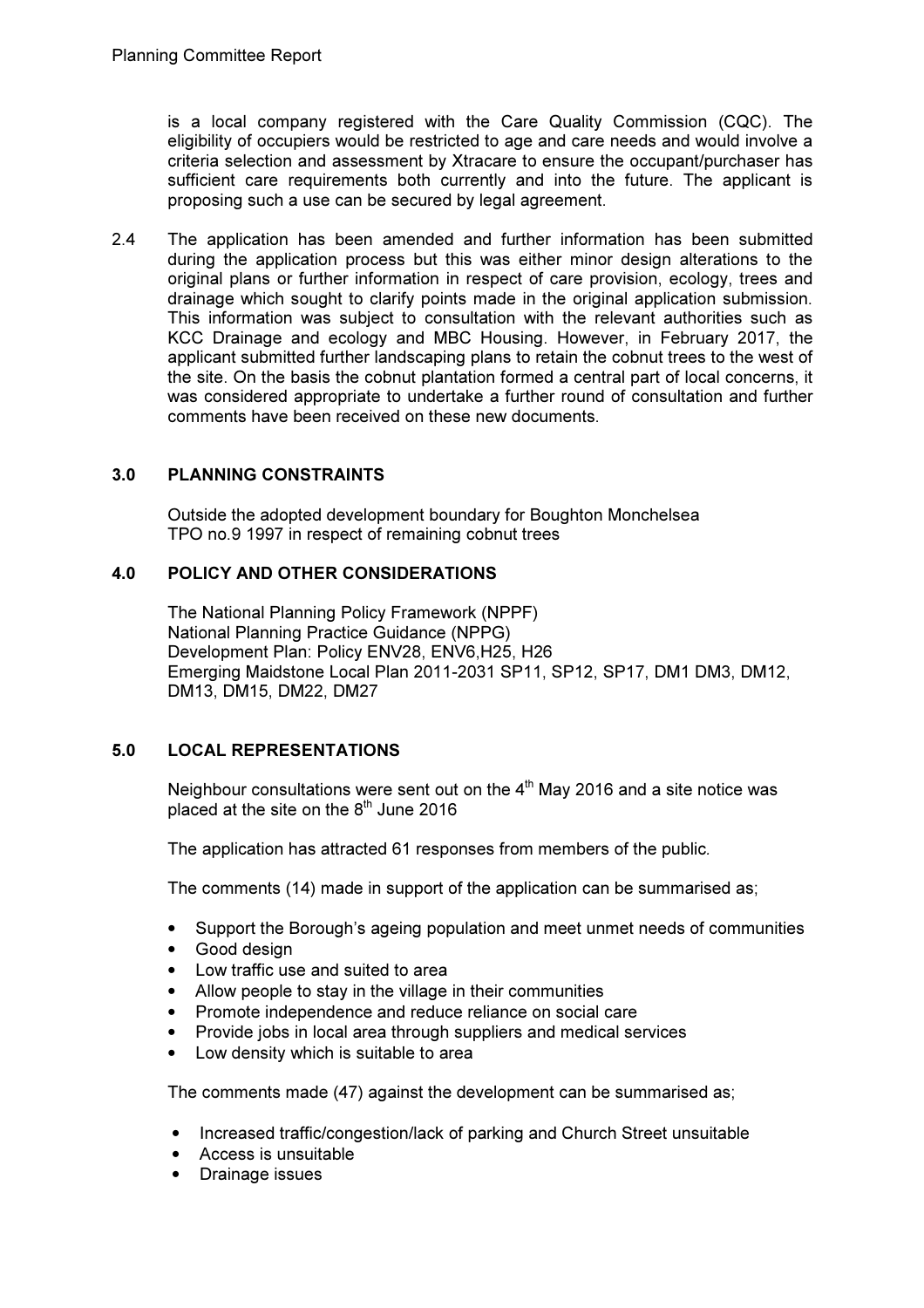- Outside village envelope, not in emerging plan and contrary to policy relating to C2 uses
- Loss of plantation
- Adverse impact on views and privacy of adjoining residents
- Existing sheltered housing underused
- Represents normal residential development
- Is surrounded in middle of villageand therefore access is poor
- Ecology issues have not been addressed properly
- Disagrees with large village designation, lack of instructure, no doctors
- Backland development

Following the consultation exercise in February 2017 further comments19have been made in respect the applications;

Those against the development (18) commented on the following matters;;

- Original comment still stand and revised plans do not overcome original objections
- Pedestrian safety and access
- **Infrastructure**
- Not suitable for retirement
- Should be agricultural land

Those in support of the development (1) commented on the following matters;

• Former parish resident who states it would allow elderly person to remain in the village and would free up other housing

## 6.0 CONSULTATIONS

Boughton Monchelsea Parish Council – Objects to the application on the following grounds;

- Not part of the emerging plans or considered suitable for C2 in SHLAA
- Site is outside village envelope. Emerging Policy DM15 states C2 uses should be contained within village envelopes
- Not a sustainable location due to lack of services or public transport
- Church Street is narrow and unsafe for new access, additional traffic
- Will be visually intrusive and affect amenity of adjoining residents
- Out of character with village and Church Street and backland development
- Effectively dwellinghouses rather than C2 use and no affordable provision

## Further comments

- Original comments and objection still stands
- Poor services in village not sustainable
- Outside village envelope
- Highway-pedestrian safety

KCC Highways – No Objections subject to conditions relating to parking, construction management plan, access plan and surface water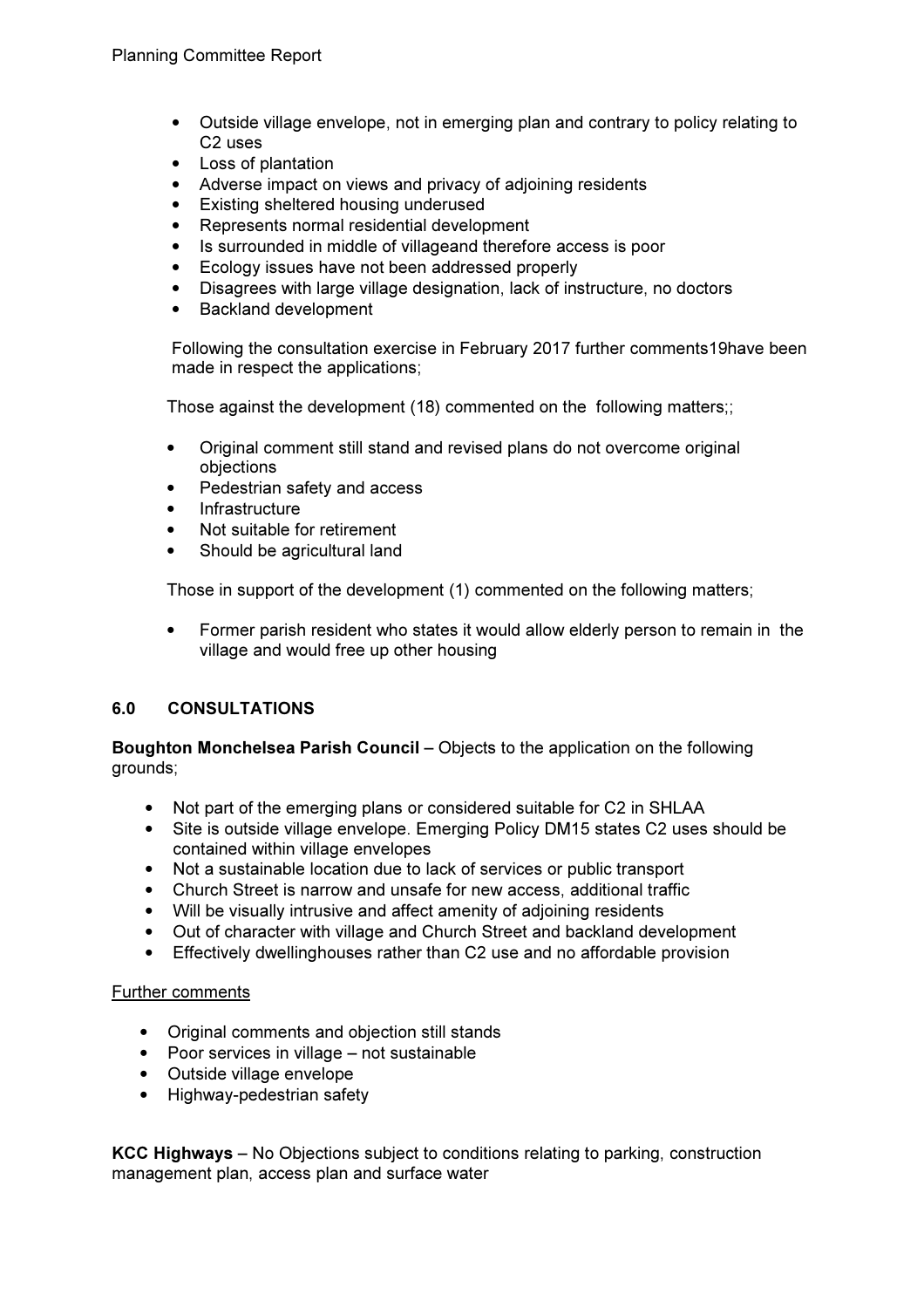- Agrees with the applicant's lower trip rate outside of peak times
- Acknowledges parked cars on Church Street but points to no injury crashes in last 10 years

NHS Property Services- No objections subject to contributions

## Environmental Health- No objections

KCC Flood Risk Officer- No objections subject to conditions

- Agree with recommendations of submitted surface water strategy
- Provide recommendations which should be dealt as part of information submitted for conditions

Southern Water- No Objections

KCC Archaeology- No Objections subject to conditions requiring further investigation

Upper Medway IDB- No objections

UK Power Networks- No Objections

#### KCC Ecology

Confirm sufficient information has been provided and suggest conditions in relation to mitigation method statement and enhancements.

#### Further comments

As site has no ecological constraints, there have no further comment to make

#### MBC Landscape/Trees

Whilst they do not support the application due to loss of the previous Nutplatt, they acknowledge that legal advice has confirmed there is no requirement to replant in this instance and there is no evidence to suggest the Nutplatt was removed for the proposed development. In terms of the detail, they suggest a condition to require details of a arboricultural method statement and a robust landscaping plan which should have a 10 year protection condition applied.

#### Further comments

Generally happy with the revised landscaping scheme but would like more information on long term management of cobnuts including coppicing programme and translocation of cobnuts.

## 7.0 BACKGROUND PAPERS AND PLANS

 Application forms Design and Access Statement Existing site plan Proposed site plan 1-7 Floorplans and Elevations 8-16 Floorplans and Elevations 17-18 Floorplans and Elevations Car ports floorplans and Elevations Bin and Garden Store Elevations Landscape and Ecology Enhancement Plan (as amended)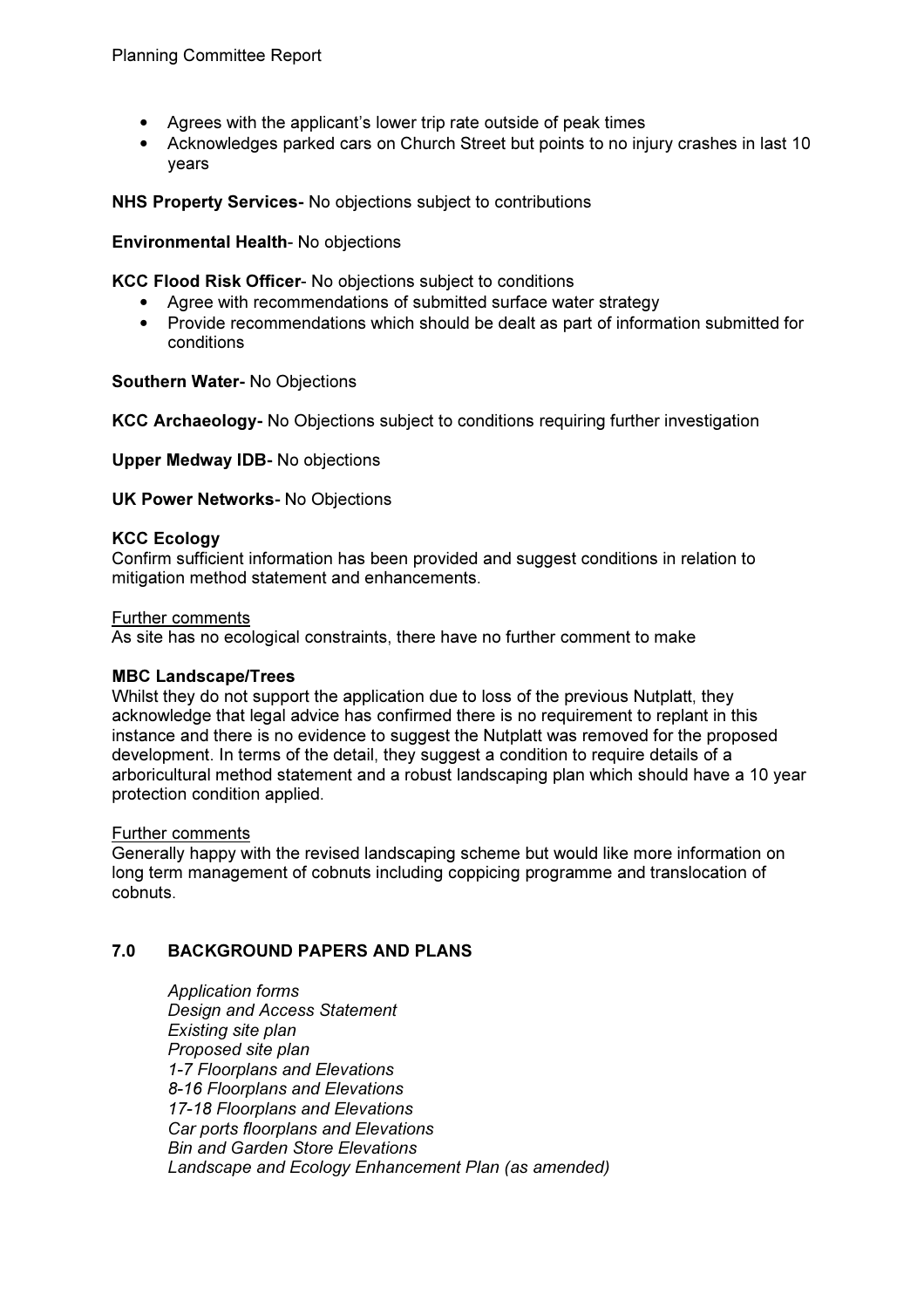Arboricultural Statement and appendices Tree and Hedgerow Protection Plan External Lighting Plan Ecological Appraisal and Bat Surveys Care Provision Info Drainage Layout Flood Risk Assessment and Drainage report

# 8.0 APPRAISAL

# **Background**

- 8.1 The site was formerly a Nutplatt plantation that is subject to a Tree Protection Order (TPO No.9 of 1997) and was cleared under an exemption to the legislation following consultation with the council's landscape department in early 2016 with this being complete in March 2016. At this time the landowner advised the council that the clearing was permitted on account of the losses made by the cobnut business and thus they were permitted to be cleared under part (1)(a)(vi) of the Town and Country Planning (Tree Preservation)(England) Regulations 2012. On this basis and having taken legal advice, the council confirmed they could not object to the works. It is understood the clearance works was complete in early March 2016
- 8.2 At the time when the planning application was submitted on the  $28<sup>th</sup>$  April 2016, the site was an area of cleared ground with a remaining area of cobnut trees to the west of the site. Having regard to the limited time between the clearance works and the submission of this application, further legal advice was sought in respect of this matter and whether the tree works were still lawfully permitted under the above act. However, it has been advised that there is insufficient evidence to link the removal of the trees with the intention to redevelop the site. Therefore there is no requirement or power to require any replanting of the trees in accordance with the regulations, to reinstate the plantation or that any further action can be taken in relation to the site. Thus, whilst the removal of the trees is unfortunate, there is no legal recourse to secure replanting and thus the site is for the purposes of this application is an undeveloped site within the centre of the village adjacent to the development boundary and which has to be considered on its own merits.

## Principle of Development

- 8.3 The access to the site lies within the development envelope of the village but the main part of the site lies outside but abutting the development boundary for Boughton Monchelsea which is designated by the Maidstone Local Plan 2000. Whilst the context to the site includes adjoining residential development, sports pitches and allotments to its boundary and is also in central village location, the site would be designated as a countryside area in policy terms. Such an area would be subject to policy ENV28 which restricts development in such areas to specific development types which does not include the development such as the application proposals and requires development to preserve or enhance the character of the countryside. Therefore, in locational terms, the development would be as a matter of principle, contrary to ENV28.
- 8.4 The Submission version of the Maidstone Local Plan 2011-2031, hereafter known as the 'emerging plan', has been subject of a recent examination in late 2016 and the Inspectors interim findings were released in December 2016 which on the whole upheld the council's approach to its objectively assessed need and wider policy approach to the future development of the Borough. Thus the plan can be given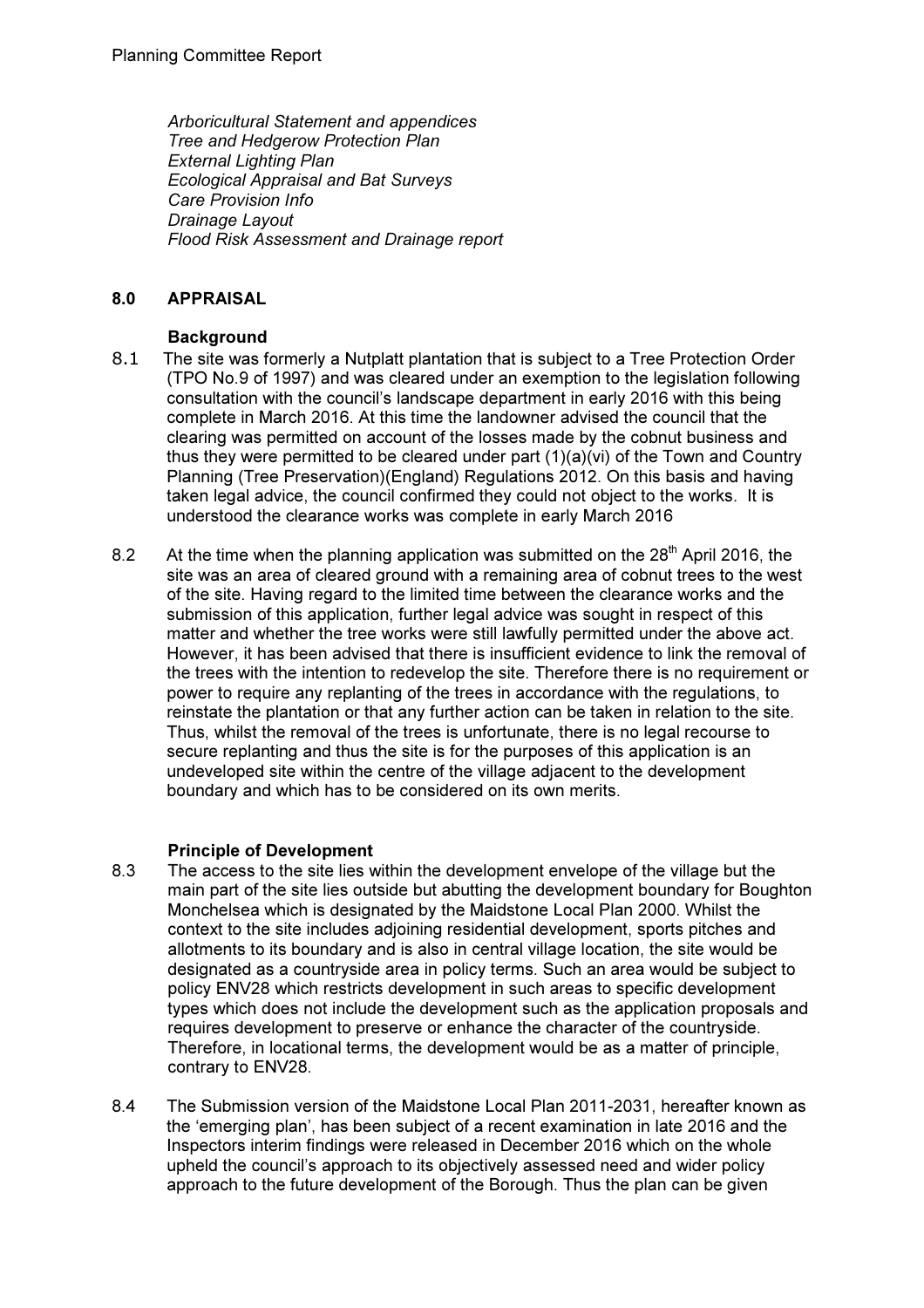significant weight in decision making. In respect of the emerging plan, the site also lies beyond the development boundary in the emerging plan and would also be contrary to the emerging Local Plan in respect of the countryside policy SP17 and those relating to larger villages, Policy SP11 and that relating to Boughton Monchelsea, Policy SP12. This latter policy seeks to focus development within the settlement boundaries. Of relevance to this application is that the examination Inspector considered the status of Boughton Monchelsea as a larger village to be justified in that limited growth could support local services and facilities.

- 8.5 The site (along with land to the north) was previously considered under the council's SHLAA process (HO2-172) and was considered a potentially suitable site in relation to its location and relationship with the wider settlement although it is accepted at this time the cobnut was still in existence and the access point had not been confirmed. However, this site was eventually discounted as part of the local plan process in preference of other sites. However, it is recognised this document is not a policy document but was just an assessment of the site as to whether it was potentially suitability.
- 8.6 The council also consider it can demonstrate a five year housing supply and thus its policies can be considered to be up-to-date. Housing land supply monitoring is undertaken at a base date of 1 April each year. The Council's five-year supply position includes dwellings completed since 1 April 2011, extant planning permissions, Local Plan allocations, and a windfall allowance from small sites (1-4 units). The methodology used is PPG-compliant in that the past under-supply of dwellings against objectively assessed housing need is delivered in future years; it applies a discount rate for the non-implementation of extant sites; and a 5% buffer is applied. The position is set out in full in the Housing Topic Paper, which demonstrates the Council has 5.12 years' worth of deliverable housing sites at 1 April 2016 against its objectively assessed need of 18,560 dwellings for the Plan period.
- 8.7 The Inspector issued a report on his 'Interim Findings from the Examination of the Maidstone Borough Local Plan' on 22 December 2016 (examination document reference ED110). In addition to confirming that it is reasonable to apply a 5% buffer to the borough's five-year housing land supply in accordance with paragraph 47 of the NPPF, the Inspector is recommending two key changes to the Council's housing land supply position.
- 8.8 First, the Inspector did not consider that the 5% market signals uplift set out in the SHMA would have the desired effect of boosting housing supply, nor that it was justified, particularly given the overall increase in past building rates that is expected as a result of the Local Plan allocations. Consequently, the borough's objectively assessed housing need is proposed to be reduced by 900 units to 17,660 dwellings for the period 2011 to 2031.
- 8.9 Second, the Inspector recommends the use of a 'Maidstone hybrid' method for the calculation of the borough's five-year housing land supply, which would deliver past under-supply over the next 10 years (as opposed to the next 5 years as set out in the Housing Topic Paper). This would result in a smoother and more realistic rate of delivery of dwellings over the Local Plan period.
- 8.10 The Inspector's interim report proposes additional modifications relating to the deletion or amendment of allocated sites, or to the phasing of allocated sites and broad locations. The report does not identify a need for further housing site allocations. In advance of public consultation on the formal modifications to the Local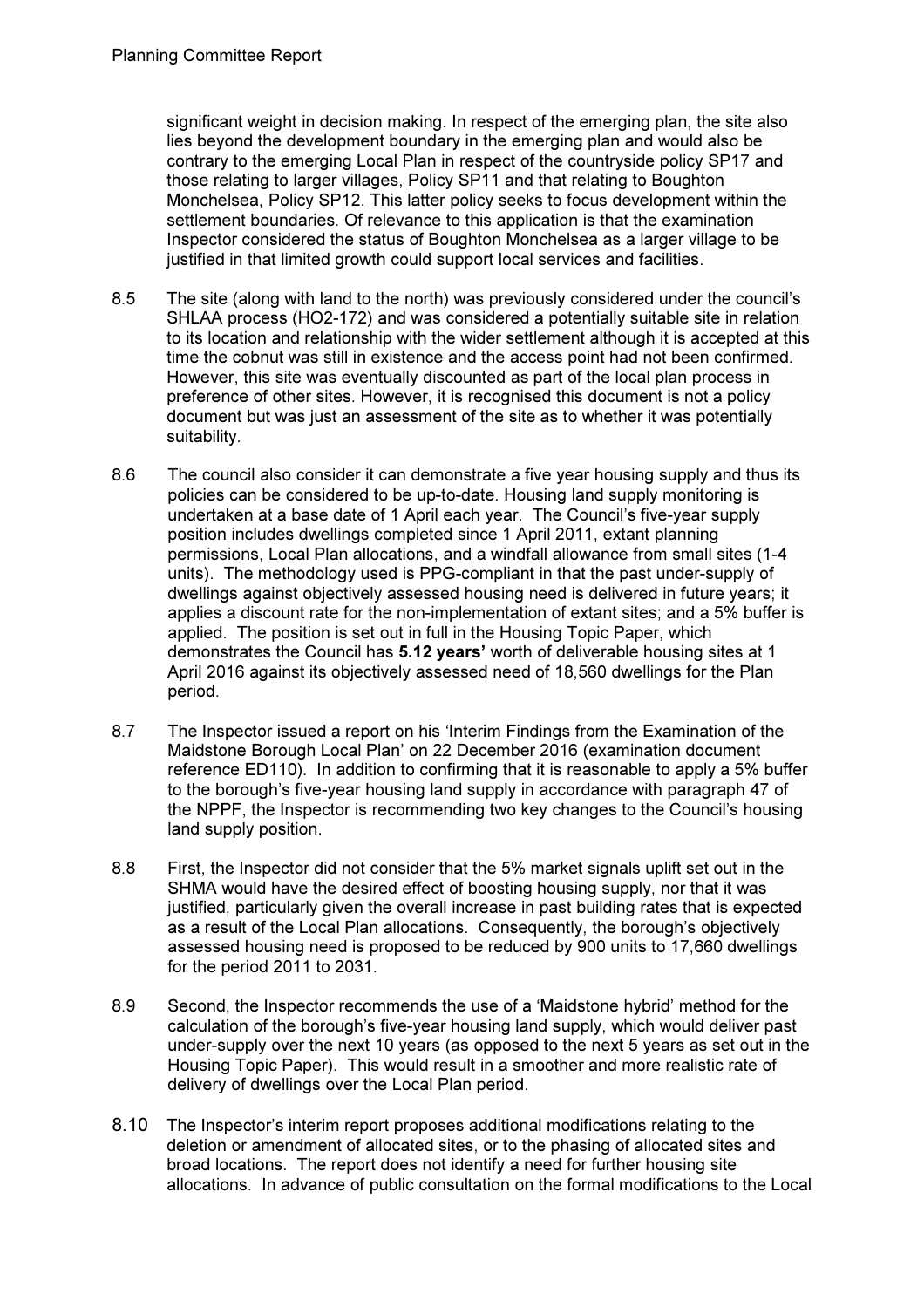.

Plan, the interim findings have been applied to the borough's 20-year and five-year housing land supply tables which were set out in the Housing Topic Paper. The updated tables (examination document reference ED116) reveal a strengthened fiveyear supply position as at 1 April 2016, from 5.12 years to 6.11 years. The figures are not definitive because of the need for consultation on modifications in respect of the reduced housing need and proposed amendments to specific allocated sites, but they reaffirm a robust five-year housing land supply position and justify the assumptions being made.

- 8.11 Therefore the council's housing policies are not out-of-date and can be given full weight. Therefore due to the position of the site beyond the development boundary, this application would represent a departure from the development plan.
- 8.12 Whilst the scheme before members is not a care home development or sheltered accommodation, as it will be intrinsically linked to care provision, it is also pertinent to reflect upon the approach of the 2000 plan to meeting the needs of the elderly. Policy H25 of the 2000 plan relates to sheltered housing and whilst such housing does not incorporate care provision it is perhaps the closest to the application scheme in terms of character and type of occupants. This policy states the council will take into account the proximity of the site to public transport, shopping, community and adequate access for residents and doctors. Policy H26 of the 2000 plan refers to nursing and residential care homes and requires a development to provide amenity space, is appropriate to the character of the area and that it is well related to public transport and community facilities. The emerging plan does not contain a policy relating to sheltered or extra care housing with the only policy relating to care or elderly accommodation being policy DM15 which states the council will permit care homes within the boundaries of settlements subject to a set policy criteria.
- 8.13 As the scheme is not technically classified as sheltered housing or a nursing home, it would remain a departure from the development plan but it is useful to reflect upon the approach to similar accommodation, namely the council would use access to local facilities and public transport as key considerations in such applications. Thus the key question is whether there are any material considerations that would justify this departure from the development plan and whether there would be any harm resulting from the development.

## Need

- 8.14 The application proposes a specialist type of housing which will be aimed towards to the ageing population and those requiring care and can be considered to represent a type of accommodation known as extra care housing. The occupation restriction of the units to extra care housing is proposed to be secured through the use of an appropriate legal agreement which will restrict occupation to those over 55 years old and those who also commit to a minimum care package which will develop in line with the occupier's health needs. Therefore it is reasonable to consider the scheme separate from traditional housing schemes as the development will deliver a specialist housing type which will be intrinsically linked to the provision of care as well as that of the aging population.
- 8.15 The Strategic Market Housing Assessment (SHMA) recognises a significant need for such accommodation as well as the wider range of benefits of such provision including reducing pressure on social and health services, freeing up larger homes (as the older population typically under occupy their existing homes) and allowing the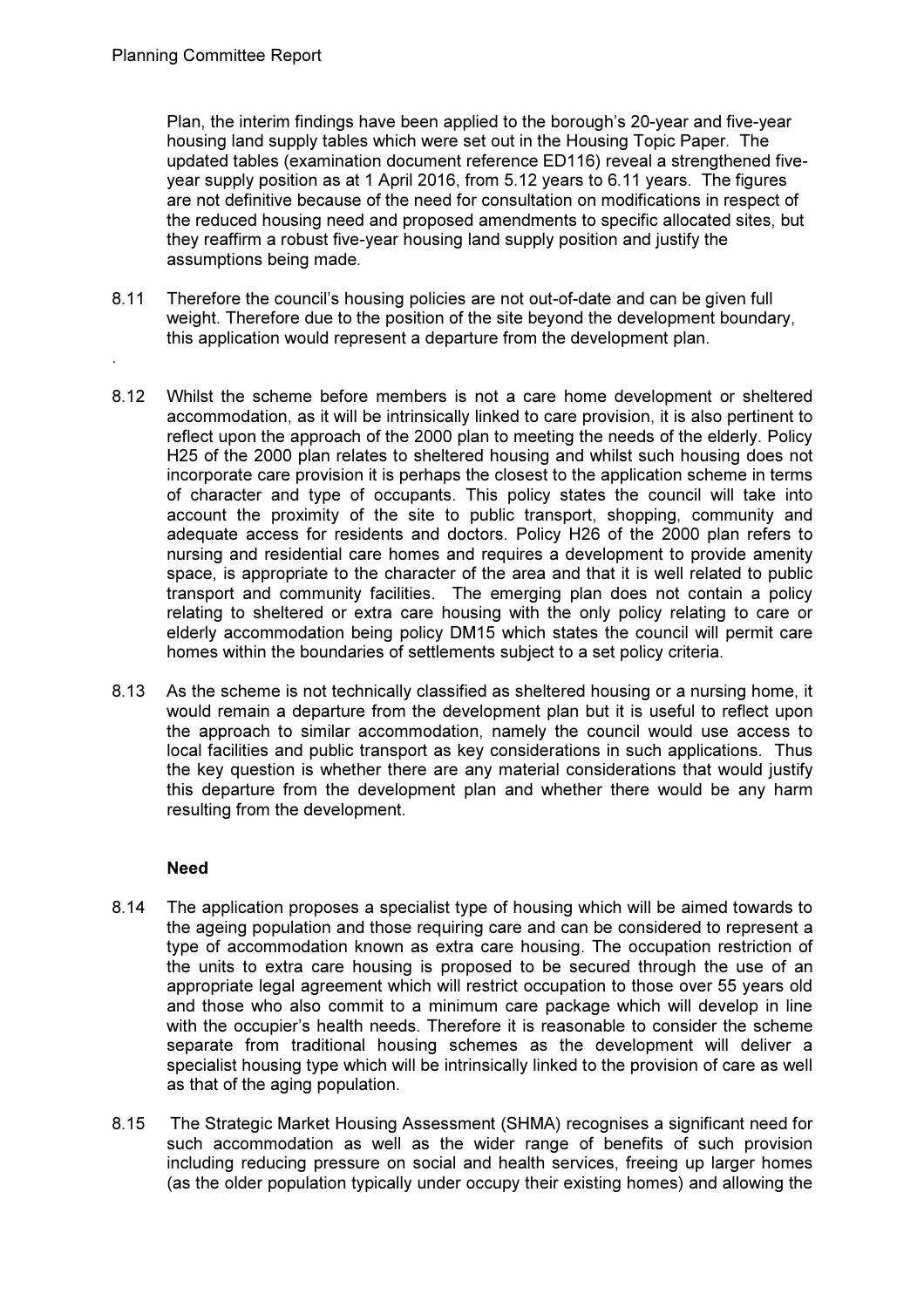opportunity for older people to retain their independence into old age. The need within Maidstone was assessed as part of the Council's Strategic Housing Market Assessment (SHMA) which examined the potential requirement for specialist housing accommodation including those for older people and those with specialist care needs over the plan period. The SHMA states there is a current requirement for specialist housing (including sheltered and extra care) of some 708 units and an additional 2912 units will be needed by 2030 with some 130 homes per annum. This need is made up of market and affordable sheltered accommodation and extra care housing units.

- 8.16 This need can be seen in the context by the projected increase in persons over 55 within the Borough by 24% by 2021 and the projected increase in illnesses among older people living with dementia (up by 105%) and an 84% increase in people with mobility issues. The SHMA then seeks to break down the above need into sheltered housing and extra care and then further into affordable and market need. The updated SHMA 2014 estimates a total need of 483 affordable extra care units over the plan period including a current need of 223 homes. The SHMA also estimates a need for 792 market extra care/sheltered housing by 2030. Therefore it is clear there is a significant unmet need within the Borough for the type of housing need proposed by this application and with the projected increase in the elderly population, the need will more than double over the plan period.
- 8.17 It is pertinent to acknowledge that the council has considered extra care housing with similar type of units at Mote Park under application 10/0748 and at Ledian Farm under 12/2046 which were approved with the requirement for occupiers to commit to a minimum care provision and that the units were age restricted. Furthermore, the extra care units which were approved at Ledian Farm at Leeds, were also located outside the development boundary for Leeds suggesting that sites beyond the development are not in principle unacceptable.
- 8.18 In terms of care provision, the emerging plan considers care provision in terms of bedspaces and in terms of current supply, the Council's Annual Monitoring Report 2016 and the Housing Topic Paper dated May 2016 states that at  $1<sup>st</sup>$  April 2016, the council had approved 389 bed places since 2011. Of this, 73 units have been completed with 316 bed spaces remaining by way of extant planning permissions. These planning permissions can be split into the following;
	- Care homes or specialist centres- 260 bed spaces
	- Extra care units- 56 bed spaces

It is a notable point that a number of these schemes have not commenced and are due to expire in the coming year and it is evident that a large number of these are specialist care units for occupiers with particular health conditions and higher dependency patients rather than those units which would deal specifically with the ageing population or the general population. It is therefore clear that there is a significant unmet existing and future need that exists for such accommodation.

8.19 In recognising such a level of need, it is necessary to consider how such this need is planned to be met over the coming year or the likelihood of this need being met. This is necessary in order one can determine how much weight should be afforded to this need in the planning balance of this application. However, it is noted that there is no direct policy within the local plan which proactively deals with the issue of care or the elderly population other than that relating to care and nursing homes which is covered by emerging policy DM15. However, from its wording this appears to be focused on traditional care home type development rather than specialist housing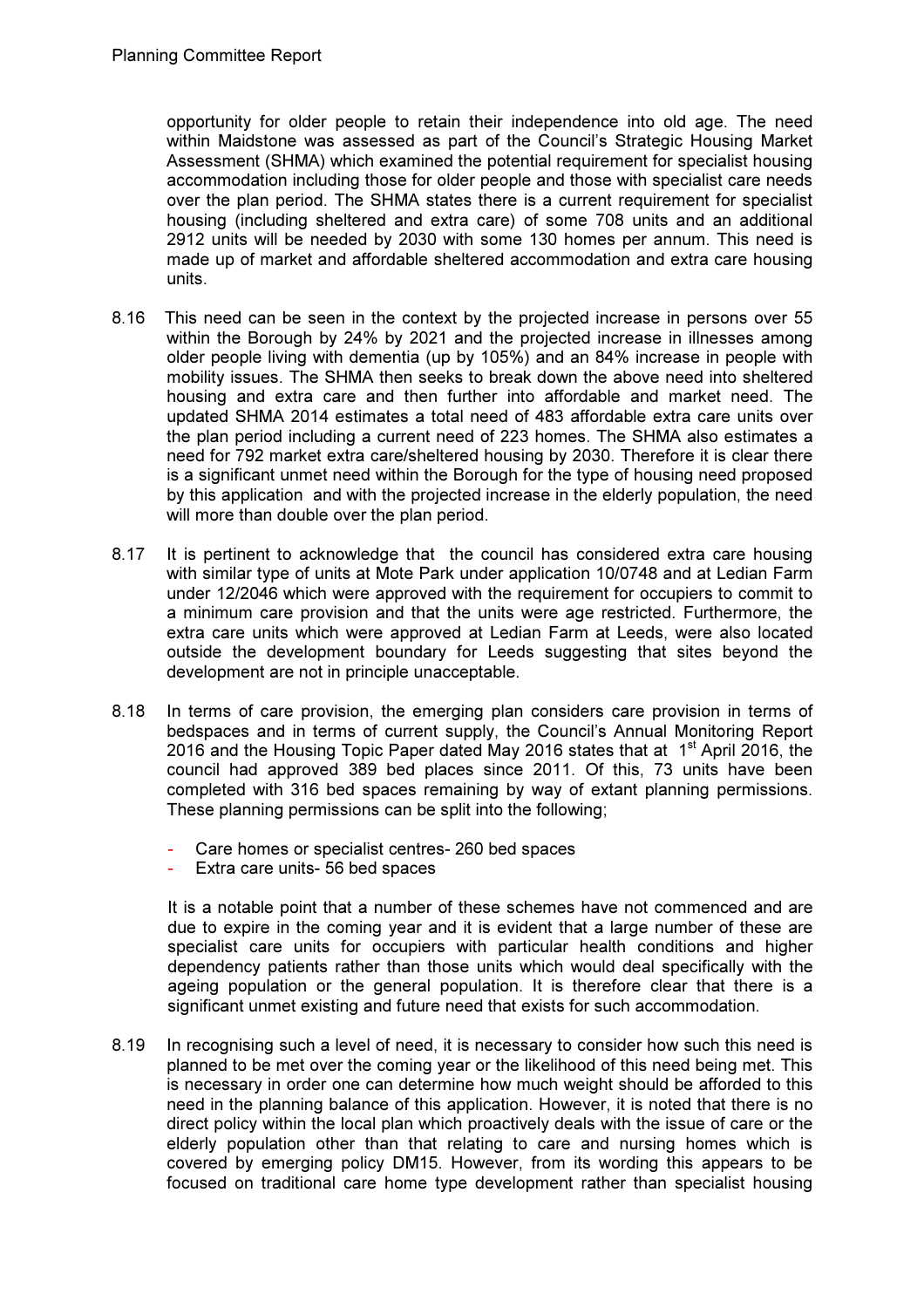and is largely aimed towards occupiers with a high degree of dependence rather than specialist housing such as extra care or sheltered housing. Even if this policy was considered relevant to the proposals, it is noted this policy does not allocate any particular sites and is a general policy which states such facilities will be permitted within the development boundaries of settlements, including larger villages, if they come forward (subject to a policy criteria). Therefore, there is no current policy mechanism which can deliver this identified need with any certainty and thus the council is solely dependent on windfall sites coming forward within the settlement boundaries to meet the aforementioned significant need.

8.20 This identified need set out in the SHMA is recognised by the Council's housing team which will be generated by the significant increase in the elderly population and care requirements. When this need is set against the high degree of uncertainty in this need being met over the plan period, it is considered the contribution of the development in providing such accommodation holds significant weight in this application. This is particularly so as the development will contribute 14 market units and 4 affordable units which will contribute to meeting the existing market and affordable need identified above.

# Visual Impact

- 8.21 Due to the housing supply position, ENV28 can be given full weight, which requires development to preserve or enhance the character of the countryside and this is a principle that is consistent with the core principles of the NPPF. Due to the location of the site beyond the development boundary, the site is subject to such policy aims which are also continued under policy SP17 of the emerging plan.
- 8.22 It is considered the site is a relatively well contained location having regard to its mature boundaries, adjoining land uses and relatively central location in the village. The site is adjoined by the playing fields to the south, the allotments to the west and residential properties on Church Street to the east. Whilst the site falls outside the development boundary for the village, the site can reasonably be considered to fall within the village context of Boughton Monchelsea which is defined as a larger village in the local plan. This point was recognised in the SHLAA report whereby the site was considered a potentially suitable site (as part of a larger site) and its location being considered appropriate in relation to the wider settlement pattern.
- 8.23 The site is bounded by a relatively high hedge of between 3 -4 metre in height to its southern boundary which is supplemented by a row of mature trees on the sports field edge. Such screening largely restricts views, particularly in summer, of the site from Heath Road and the playing fields themselves and to the north there is further mature hedgerow boundary to the north although this not as consistent as the southern boundary. The western part of the site is part of the former cobnut plantation that remains from the clearance works in early 2016. The applicant is seeking to provide additional landscaping to strengthen this existing landscape structure, where necessary, through further hedgerow planting and native tree planting and this can be secured by a planning condition. Thus in light of this existing and proposed planting, the site has a relatively contained landscape context which is considered to limit any landscape impact as a result.
- 8.24 In terms of the detail of the development, the built form is restricted to single storey with the use of pitched roofs, with reduces the impact of the building nearest the boundaries which will be relatively low eaves heights of around 2.3 metres. The ridge heights of the buildings range from 4 metres nearest to the southern boundary at its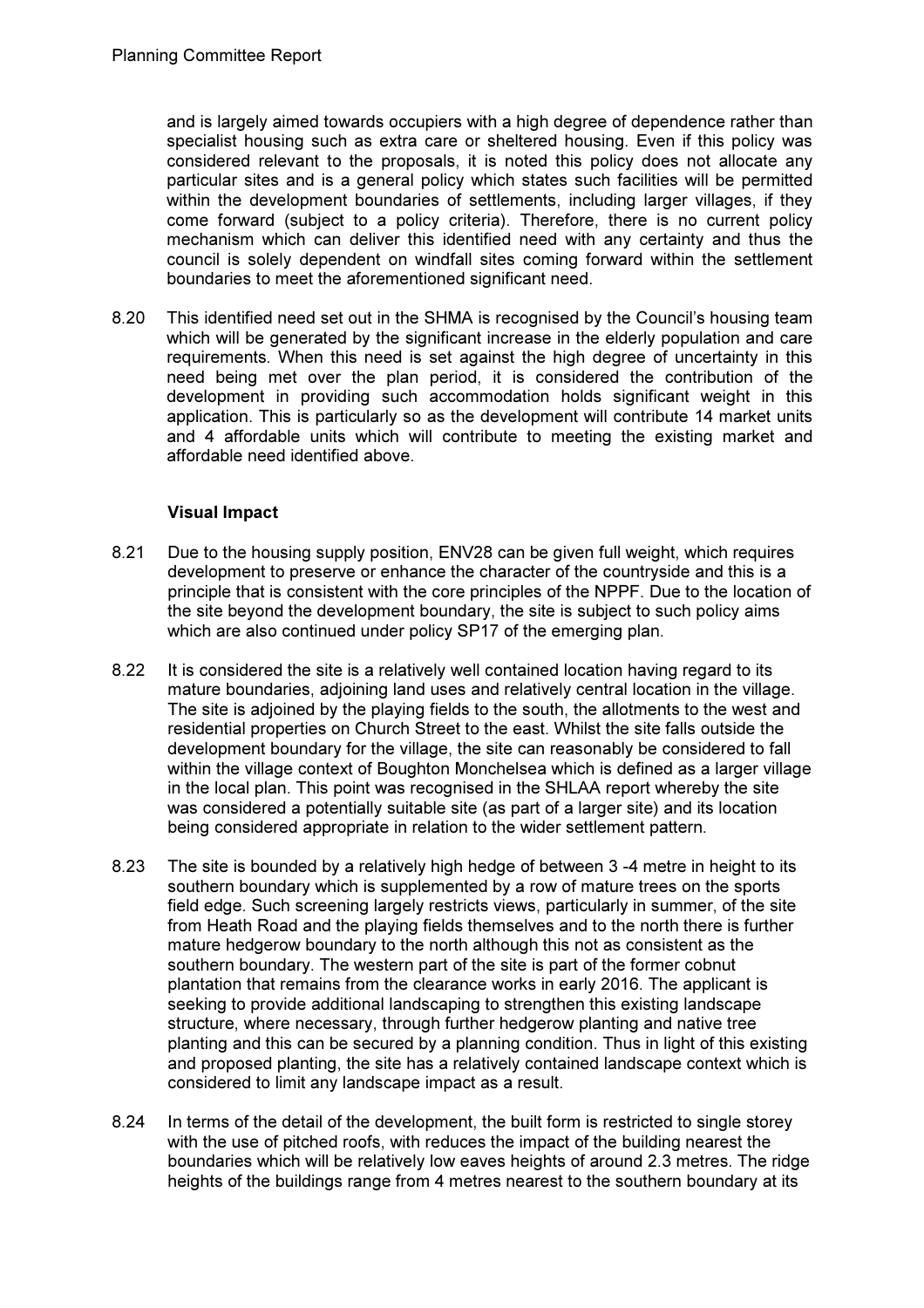minimum to around 6 metres in height within the central part of the site. The site is relatively flat both internally within the site and in relation to the adjoining land. Therefore, due to the aforementioned level of existing and proposed planting and this lower profile, views of the development from the sports pitch and from Heath Road, will be limited. These public views towards the site are the principle views but due to the design and context of the site, the built form will largely been unseen with only glimpses of roof tops being visible. The development will retain the established hedgerows and supplement these with further planting and as the new planting scheme matures, it is likely the development will be largely invisible in long and short range views from the south. From the northern paddock, the hedgerow will again be retained and strengthened through new planting which will in time largely mitigate any visual impact and the hedgerow with the rear boundaries of the properties to Church Street will also be retained and strengthened. The retention of part of the nutplatt to the western part of the site provides containment to the site and ensures the site will not be visible from the village allotments which are located to the west of the site. The site is accessed via a long access road which will be widened and landscaped to create an acceptable means of access. This is considered to only afford limited views from Church Street and bearing in mind such views will be from a built context, it is not considered to cause significant harm to the character of the countryside.

- 8.25 Concerns have been raised by local residents and others regarding the loss of the cobnut plantation and thus have argued the impact of this loss has had a significant adverse impact on the character of the area. Whilst, this may be the case and is unfortunate, these trees were removed under a specific legal exemption set out in the TPO regulations and there is no legal recourse for these trees to be replanted or evidence to suggest these were removed to facilitate this development. Further information is provided in the relevant section below. Therefore, the existing context of the site is the context in which such an assessment in relation to countryside impact needs to be made and whilst the TPO status still remains in place, the visual impact of the development must be considered against the current site appearance which is a barren field largely well contained from wider views.
- 8.26 Taking the above into account, it is considered the development will not have a significant adverse impact on the character of the countryside due to its contained location, its existing and proposed level of screening and the single storey scale of the development. Subject to a suitable long term landscaping and management plan, it is considered the development will not cause significant conflict with the aims of the development plan in terms of protecting the character of the countryside including that of ENV28 and SP17 of the emerging plan.

# Accessibility/Sustainability

8.27 The site lies within the village context of Boughton Monchelsea which is located near to village amenities and residential properties and is within walking distance of the village shop and other amenities such as the social club, the allotments and bus stops on Heath Road. Three GP services are located within 2 km of the site. The settlement of Boughton Monchelsea is defined as a larger village within the emerging local plan which states such settlements are suitable for limited new housing development that will support village facilities and services. The village has a shop, post office, village hall and public transport connections to Maidstone which include 3 services each way between the village and Maidstone. The site is well related to the village in a geographically sense and is considered a sustainable location in access terms. It is notable that the Local Plan Inspector, in his interim report, considered the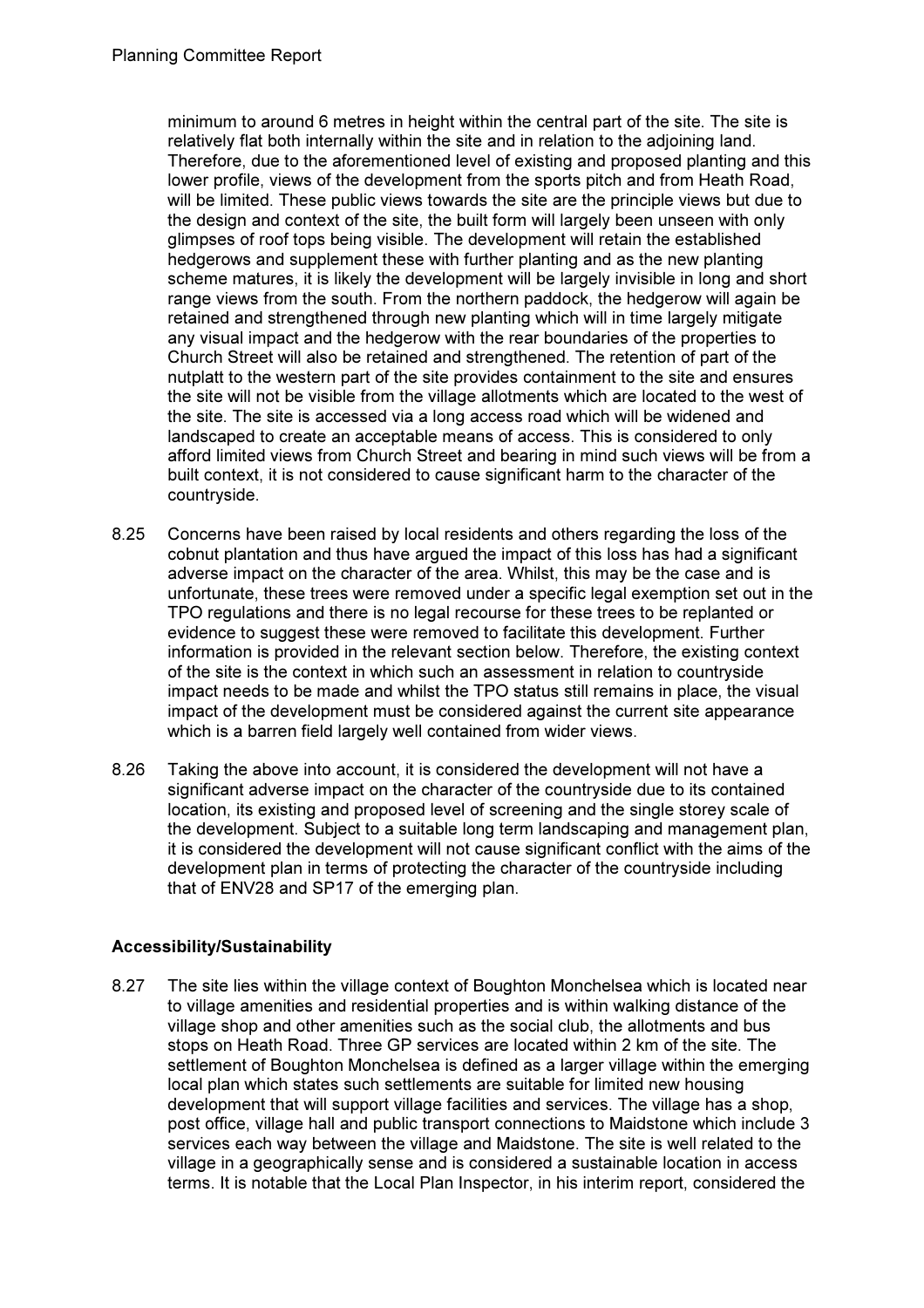status of Boughton Monchelsea as a larger village to be justified. Bearing in mind the type of occupiers that will occupy this development, it is considered such the bus service would provide a suitable alternative to the private car.

- 8.28 There have been concerns raised by local people regarding the lack of Doctors surgeries in the village but the site has 3 doctors surgeries located within 2km which include Mote Medical Centre, Wallis Avenue and Grove Park surgeries and on account of the integral care provision provided for occupiers of these units, it is not considered this would be a factor that should count against the development. The provision of specialist accommodation such as this would allow people to receive care in their homes thus reducing the need to travel and the club house would be used by medical professionals to administer care to the residents alongside care provision within the individual units.
- 8.29 Based on the size of the development, 18 units, it is considered this development would comply with the hierarchical approach to new development within the Borough and would have adequate access to village facilities, healthcare and the social fabric of the community. The development is also considered to accord with paragraph 34 of the NPPF which requires the relationship between travel and development to have regard to other policies within the framework, including rural areas, which refers to the role of new housing in supporting the ongoing vitality of rural communities and local facilities.

# Highway/Parking

8.30 The development provides some 18 parking spaces for residents and 7 visitor spaces and is accessed via an existing access onto Church Street. KCC Highways have been consulted on the application and have no objections subject to conditions relating to parking, construction management and drainage which are outlined fully in the consultation response. KCC highways consider the use to be low key in term of vehicle trips which would not regularly take place during peak times and therefore it has no objections to the new use. They also recognise the access is an existing access and that there have been no injury crashes on Church Street over the last 10 years. Whilst they acknowledge the presence of parked cars on Church Street, no objection is raised to the use of the access to serve the development although KCC suggest a pedestrian priority junction rather than that shown on the plan. The parking provision meets the standards for both C2 uses as well as residential uses and therefore is also considered to be acceptable in relation to parking provision. Thus subject to the appropriate conditions, including detail of the access, there are no highway issues which fall against the scheme.

# Trees/Tree Protection Order

8.31 The site is subject to TPO order no.9 1997 which covers the whole site on account of the nutplatt plantation that previously existed on site. However, around ¾ of the plantation was cleared under an exemption contained with clause 14. (1) (a) (vi) of the Town and Country Planning (Tree Preservation) (England) Regulations 2012. On the 18 January 2016, the landowner, via his arboricultural consultant, consulted the council and provided information that the plantation was not viable, was making a loss and therefore made the case that it was justified to be cleared under the above relevant exemption. The landowner presented such evidence and on the basis of the information provided there was no legal basis in which to object to the removal of the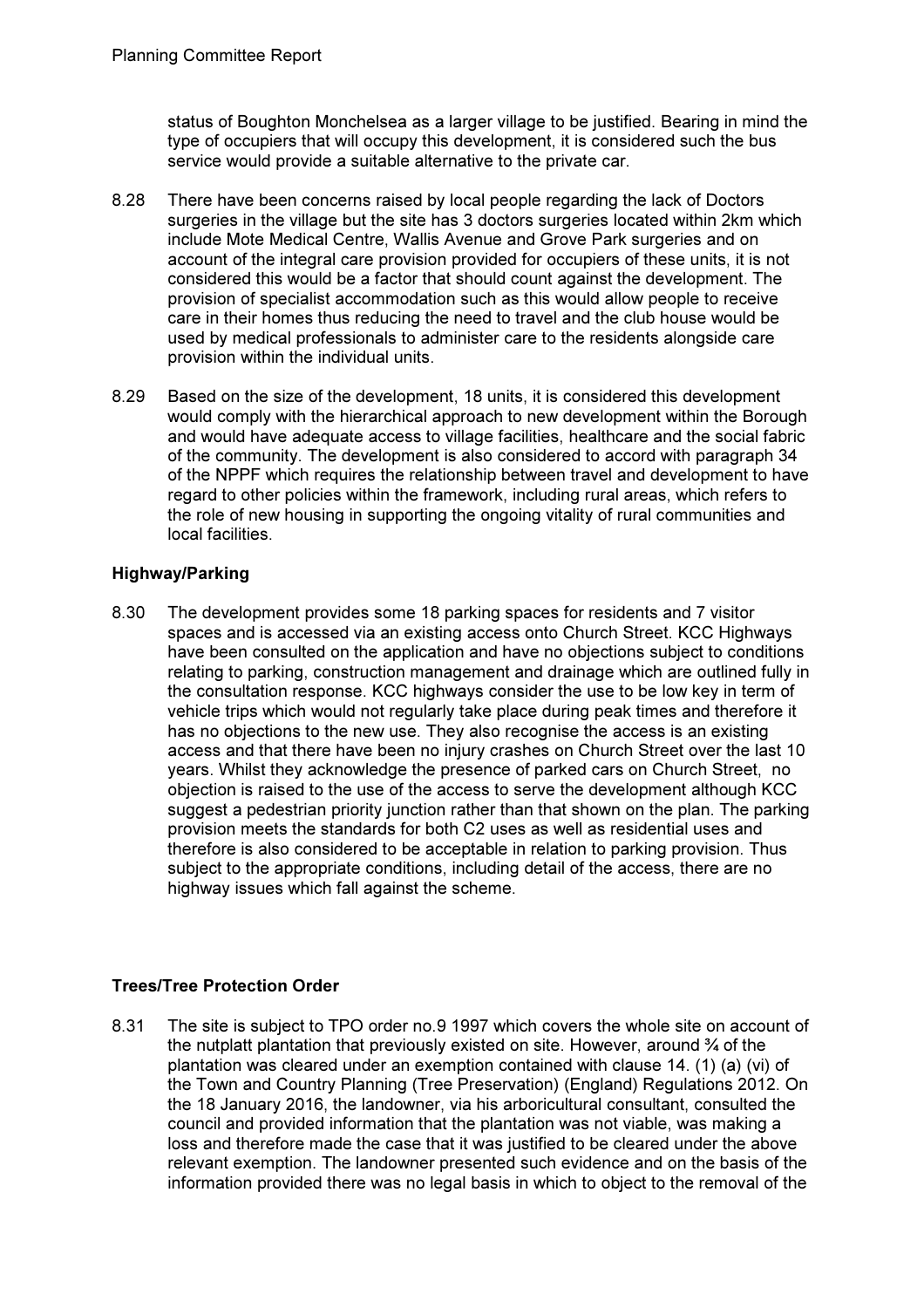trees. The clearance works were undertaken in February/March 2016. This planning application was submitted towards the end of April 2016 by the applicant and therefore there is no evidence the trees were cleared to make way for the development. The council's legal department have also been consulted and they confirmed that there is no legal recourse to require the trees to be replanted. Therefore the legal status of the site and its future condition is that which exists currently, essentially a cleared site. The trees to the west of the site remain protected by the TPO.

- 8.32 In legal terms, the TPO status remains in place on the site and thus is capable of being a material consideration in this application. However, whilst this is the case, the lack of any legal requirement to replant means such status is considered to hold limited weight in the overall assessment of the application as essentially it is a TPO in name only. The western part of the site which does retain trees remains protected by the TPO. Therefore due to the exemption under the regulations having been engaged by the landowner which permitted the removal of the trees, and the fact there is no legal basis for requiring the replanting of any trees, it is not considered this TPO status would justify the refusal of the application. The council's landscape department have reviewed the application and whilst they do not support the application on the basis of the plantation which previously existed on the site, they acknowledge there is no requirement to replant and advise that a comprehensive landscaping scheme is submitted to compensate with sufficient long term management built in.
- 8.33 The applicant submitted an initial landscaping and ecology plan which involved the removal of further cobnut trees in this area to create open space but on further reflection the applicant has submitted an amended ecology and landscaping plan which seeks to retain this remaining cobnut (with footpaths) to create an area of open space to serve the development. Further planting will take place across the site including new tree and hedgerow planting and soft landscaping within the communal areas to create new habitat and landscape benefits. The applicant is content with the additional maintenance period suggested by MBC Landscape and is proposing the site is managed and maintained by a management company to ensure this proposed landscape framework is maintained into the future.
- 8.34 In terms of the detailed arboricultural information, the council's landscape team have reviewed the submitted arboricultural statement and hedgerow and tree protection plan and the aforementioned landscaping/ecological enhancement plan, including the revised landscaping scheme submitted in February 2017. They state that they are generally happy with the landscaping proposals but require further information on landscape management, they advise that a planning condition should be imposed to require an arboricultural method statement, including for translocation of trees and a management strategy. They also consider there to be sufficient evidence to suggest, with the appropriate protection and approach to construction, that the buildings and proposed development are compatible with existing trees and hedgerows and proposed planting over the course of the development. The landscape team also recommend a condition to secure a comprehensive landscaping scheme and this can be secured by the appropriate planning condition to ensure long term management including methodology and establishment.
- 8.35 Therefore, on the basis of the replacement planting scheme, the legal position in respect of the wider TPO and on the basis of the imposition of the appropriate planning conditions, the development would accord with policy ENV6 which requires important features such as hedgerows and trees to be retained as part of new development and DM3 of the emerging plan which refers to the natural environment.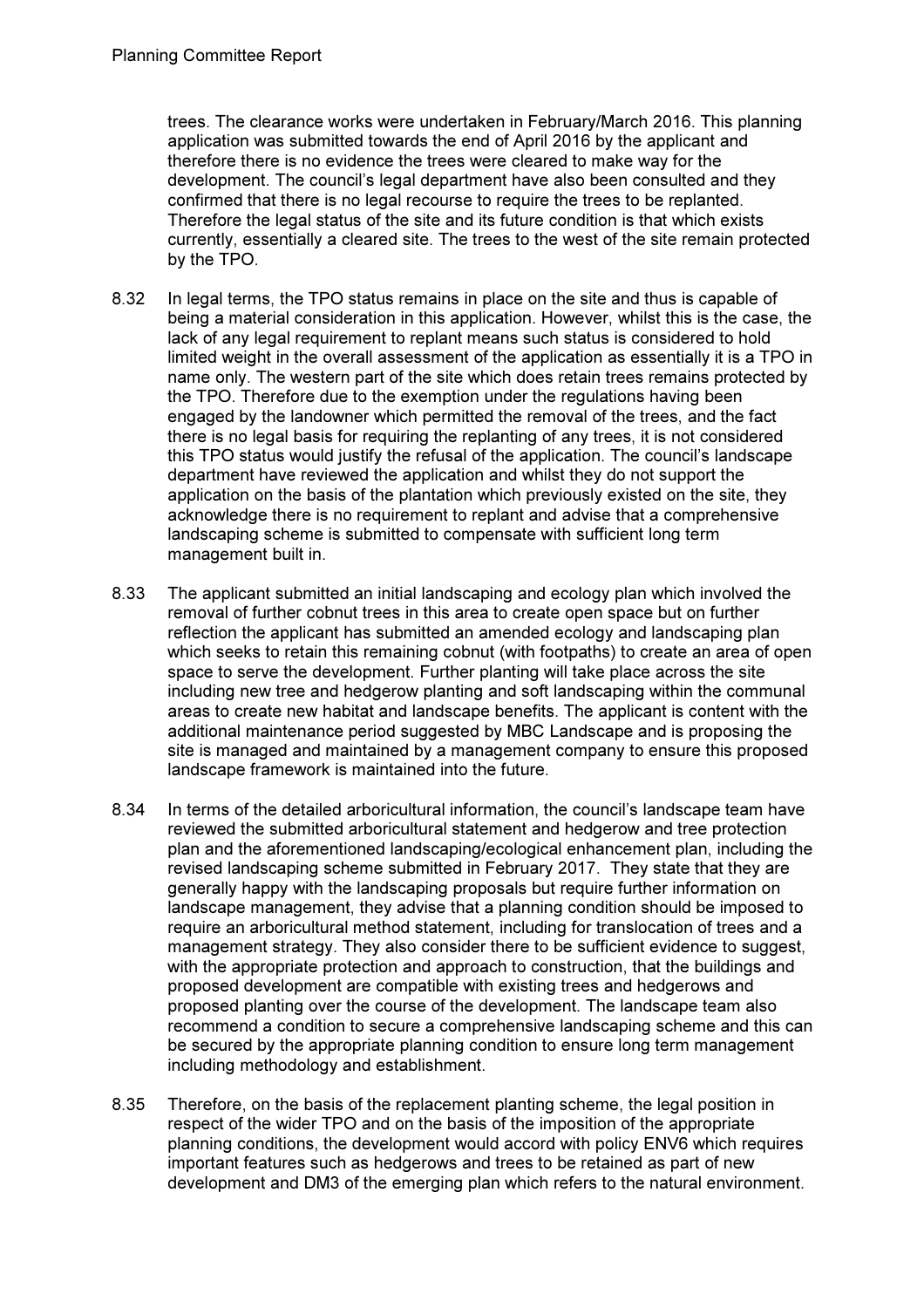# Ecology

- 8.36 The application has been subject to a Phase 1 ecology survey which identified potential reptiles to the site boundaries and potential for bat foraging which has been assessed by a further bat survey which showed bat activity on the site. KCC Ecology has reviewed the information and they consider that sufficient information has been submitted to allow a decision to be made. They also recommend a condition is placed to require a suitable mitigation plan to ensure no negative impact is caused to any protected species. KCC Ecology have also reviewed the landscape and enhancement plan and has recommended that a planning condition is imposed to secure these enhancements.
- 8.37 It is considered the site has been subject to an appropriate appraisal of the potential for protected species and there is sufficient certainty any species can be protected over the course of the development. The development proposes a suite of ecological enhancements as part of the scheme in accordance with paragraph 118 of the NPPF and policy DM3 of the emerging plan. It is recommended a planning condition is imposed to require details of the landscape and ecology plan (including long term management and implementation), requirement for sparrow terraces within buildings and wildlife friendly boundary treatments. Whilst the reference from residents are noted in respect of the clearance works earlier in the year and its effects on ecology, the implications of ecology can only be considered in respect of the application and the proposed development not what may have occurred in the past. If there was any previous breach of the relevant Wildlife Acts then that is a criminal matter to which the police should be informed but at the time of writing the council has no evidence that any such breach has occurred.

## Design and Layout

- 8.38 The site will be accessed via the existing access to the south east corner which will be widened by the inclusion of a strip land currently part of the garden to no.70 Church Street. This will be landscaped along the route of this access which will run westwards into the site. A new car port will be constructed to the rear of no.70. Directly in front of the access will be two semi-detached units (plots 17-18) with the main part of the complex laid out along the northern boundary with gardens to the front and rear which will be landscaped with post and rail fencing and planting. At the western end of this complex, the building will continue southwards to the southern boundary, creating a L shape footprint. The remaining part of the cobnut plantation will act as a buffer between these units and the western boundary to the site along with further landscaping along the boundaries including tree planting of native varieties. This western part of the site will be laid out as open space with footpath route through this from the housing units. The communal building is located along the southern boundary amongst further landscaping and number of car ports and parking spaces are located through the development with the communal building (with managers office) located along the southern boundary.
- 8.39 The development incorporates traditional architecture with use of pitched clay tile roofs, weatherboarding and stock brick elevations and timber fenestrations and doors. The development is single storey throughout, with the main complex using a range of gables and roof pitches to create interest within the roofscape of the development and a variation in the building line is achieved by projected and recessed elements will serves to break up the bulk of the complex. The density of the development, whilst a variation to the linear form of Church Street is not so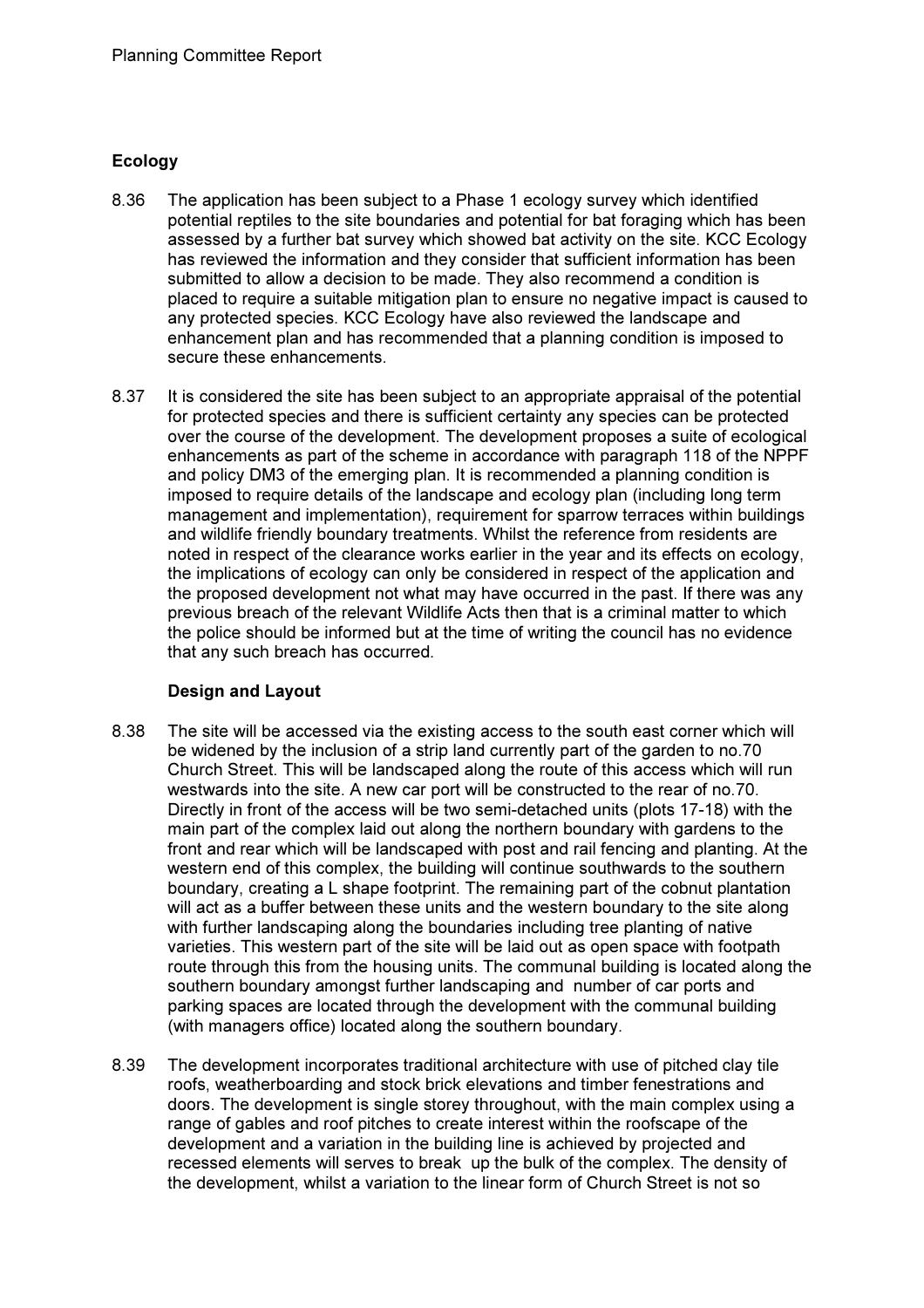indifferent to the development to the east of Church Street which are laid out in culde-lac arrangements or higher density modern estates. The development would be around 15 dph and when it is considered that allocated sites within the emerging plan require 25 dph it can be said the development would represent an appropriate scale of development within the site in relation to its edge of village location.

- 8.40 Whilst the units will have small private gardens to sit out in, these will remain open to their boundaries and the frontage to the units will be landscaped and will create an inward facing community that will reflect and reinforce the care aspect of the development. The development will be set out on one level and the relationship between the communal areas and the individual units will enable efficient care provision to be provided and managed. The provision of additional native planting to the boundaries, the southern boundary and to the western open space area will provide a natural context to the development in accordance with ENV6 and DM3 of the emerging plan.
- 8.41 The individual units will be designed to meet the building for life principles, Lifetime Homes and HAPPI as advocated by the MBC housing officer and would provide 18 x 2 bedroom units which represent adaptable homes which are considered to achieve the balance between independence and the future care need of the occupier including the potential to accommodate a live in carer in future years.
- 8.42 In summary it is considered the site represents a good standard of design that has taken account of its immediate environs and the wider village and thus will accord with policy DM1, ENV6 and Section 7 of the NPPF.

# Residential Amenity

- 8.43 The site abuts the rear gardens of Church Street which are approximately 25 metres in length and back onto the eastern boundary of the site which currently has a hedgerow of around 1.1m and 1.2 metres with a number of trees along the boundary. As set out above, the development is set over single storey and the nearest plots to the gardens are plots 1 and 2 which have a bathroom window (obscure glazed) and French doors to a bedroom on the elevation facing Church Street but these will at ground floor level. The proposals will include new planting on this boundary and it would be possible to impose a condition to require fencing to prevent views into the adjacent gardens along with further planting to avoid overlooking or a loss of privacy occurring. The length of the adjoining gardens and the single storey nature of the development would also ensure there would be no impact of way of adverse outlook caused by the new built form.
- 8.44 In terms of the impact of the access road in terms of increased vehicular access on adjacent properties, the development involves the widening of the access road and new landscaping along the boundaries of the access. KCC Highways refers to the relatively low frequency of trips related to such use and quantum of development and it is considered this together with the increased access width, would ensure there would not be an adverse impact on the amenities of the adjoining occupiers.
- 8.45 In terms of the future occupiers, the occupiers would have a good standard of accommodation with access to garden areas (which would be maintained by a management company) and the inclusion of community facilities would enable a well connected and inclusive community.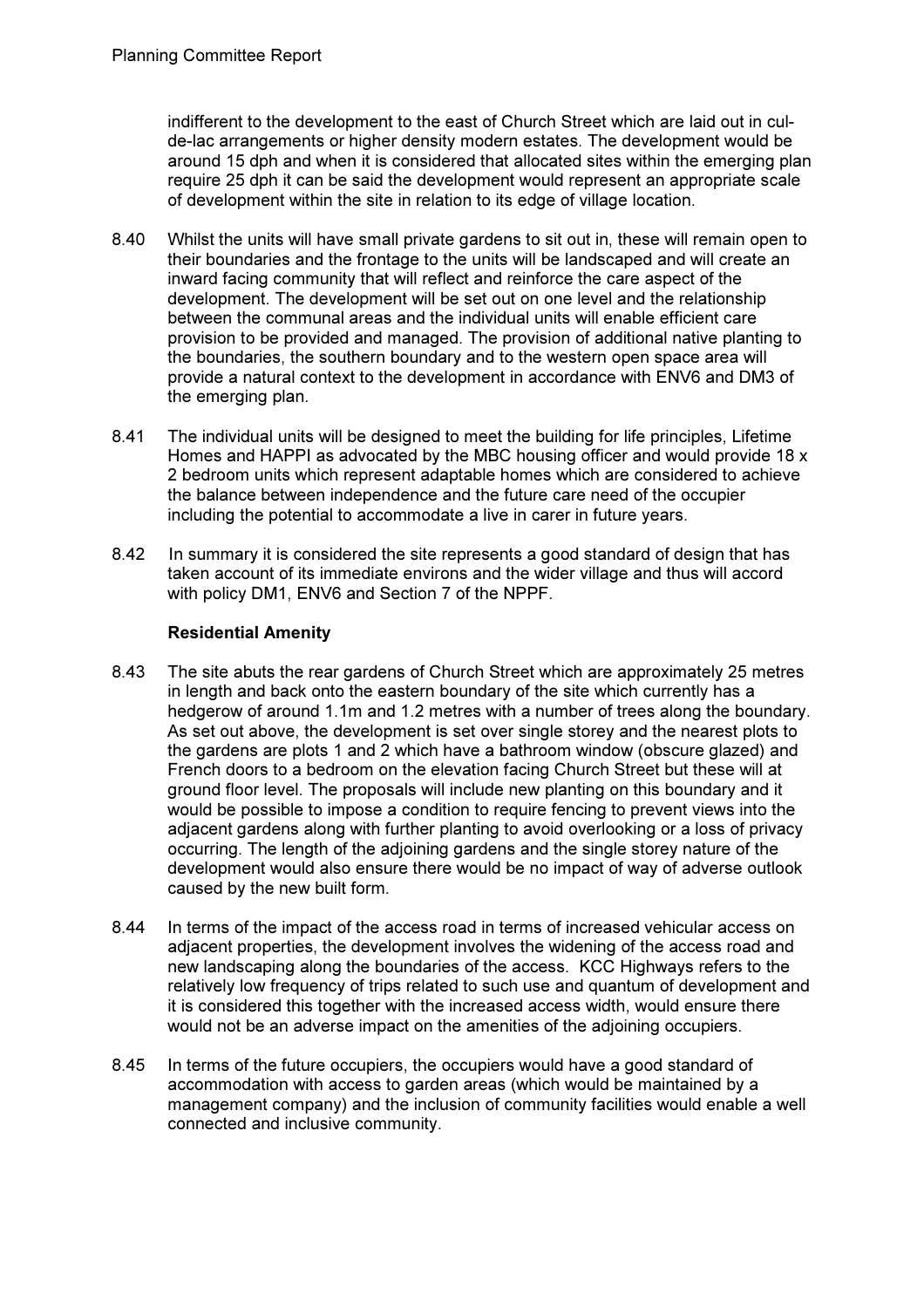# Flood Risk/Drainage

8.46 The site is located within Flood Zone 1 which is at the lowest risk of flooding and thus would meet the sequential approach of the NPPF in locating development in areas at the lowest risk of flooding. As the development is located on a site larger than 1 hectare and is in excess of 10 units, the applicant submitted a Flood Risk Assessment and Surface Water Management Plan to show the scheme could incorporate SUDS into the scheme. This is proposed to be achieved through the use of soakaways or storage crates depending on the results of ground soakage testing. This information has been reviewed by KCC Drainage and they are generally content with the approach and methodology. They suggest a planning condition to require details of the SUDS scheme which would be based on the requirement to investigate further site condition which would inform the scheme.

# Affordable Housing/Infrastructure

- 8.47 As per the policy DM13 of the emerging plan, the development will be required to secure 20% affordable provision which will equate to 4 units within the development. Due to the size of the provision, the housing officer has stated the units would not likely prove attractive to a registered provider but thus advises that the equivalent financial contribution is paid to be put towards provision off-site in lieu of on-site provision. However, it is considered the appropriate approach would be that provision is provided on-site as the preferred approach but flexibility is built into the legal agreement to allow off-site contributions if a registered provider cannot be found post application and this approach would be consistent with emerging policy DM13. It is understood from the housing team that this approach has been used on other applications. The exact amount of the equivalent off-site contribution will be provided in time for the committee. This affordable provision will contribute towards the need of 483 units which are identified within the council's SHMA.
- 8.48 A development of this scale is clearly likely to place extra demands on local services and facilities and it is important to ensure that the development can be assimilated within the local community. As such suitable contributions to make the development acceptable in planning terms can be sought in line with policy CF1 of the Local Plan and the Council's Open Space DPD.
- 8.49 However, any request for contributions needs to be scrutinised, in accordance with Regulations 122 and 123 of the Community Infrastructure Levy (CIL) Regulations 2010. This has strict criterion that sets out that any obligation must meet the following requirements: -

It is:

- (a) necessary to make the development acceptable in planning terms;
- (b) directly related to the development; and
- (c) fairly and reasonably related in scale and kind to the development.

\*And

A planning obligation ("obligation A") may not constitute a reason for granting planning permission to the extent that —

- (a) obligation A provides for the funding or provision of an infrastructure project or type of infrastructure; and
- (b) five or more separate planning obligations that-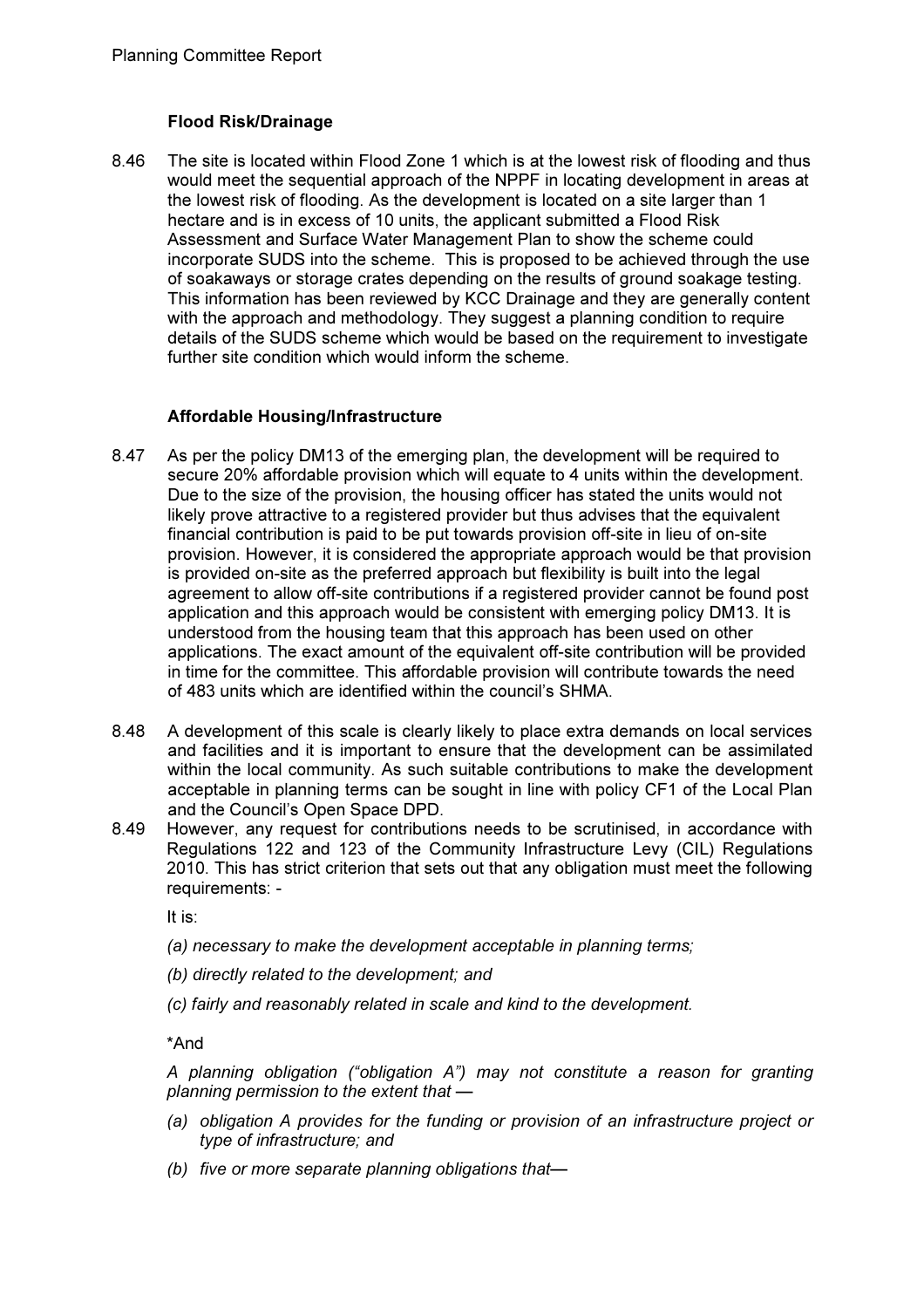- (i) relate to planning permissions granted for development within the area of the charging authority; and
- (ii) which provide for the funding or provision of that project, or type of infrastructure have been entered into before the date that obligation A was entered into.
- 8.50  $*$ This section came into force on  $6<sup>th</sup>$  April 2015 and means that planning obligations cannot pool more than 5 obligations of funding towards a single infrastructure project or type of infrastructure (since April 2010).
- 8.51 The following contributions have been sought:
- 8.52 The application has also be reviewed by the NHS who request a figure of £15,163.20 to be provided to support one of the three GP Practices in the area including either Mote Medical Centre, Wallis Avenue and Grove Park surgeries
- 8.53 A legal agreement will be required to secure the above infrastructure and also secure the use of the units to ensure they are strictly related to age and uptake of a minimum care package.

# 9.0 CONCLUSION

- 9.1 The site is a cleared area of land which although was part of a wider TPO cobnut plantation, has no requirement to be returned to its former land use. The site occupies a central location within the village which adjoins the sports pitch, allotments and residential development. The site also is considered to be well contained in a landscape perspective with a strong landscape structure and located well in connection with the grain of the village and its facilities.
- 9.2 The housing provided by this application is proposed on the basis that the occupation is strictly limited in relation to age and which is care related and it is considered the significant current and future need for such accommodation and the lack of provision for meeting such need, lends significant weight to this application. Furthermore, the existing and proposed landscape structure and its well contained location close to village amenities means the site will have limited impact on the wider countryside character. For these reasons, it is considered this need and the lack of landscape harm when taken together is considered to outweigh the in principle objection by reason of its location outside the development boundary.
- 9.3 Subject to the completion of a suitable worded S106 regarding the occupation of the units and other infrastructure, it is considered the departure from the development plan is justified in this instance and the matters of need and lack of other harm would represent material considerations which would justify the departure from the development plan.

## 10.0 RECOMMENDATION

Subject to the prior completion of a legal agreement, in such terms as the Head of Legal Services may advise, to provide the following:

• The provision of 20% affordable housing on site (with option for off-site contributions if a registered provided cannot be secured) in line with DM13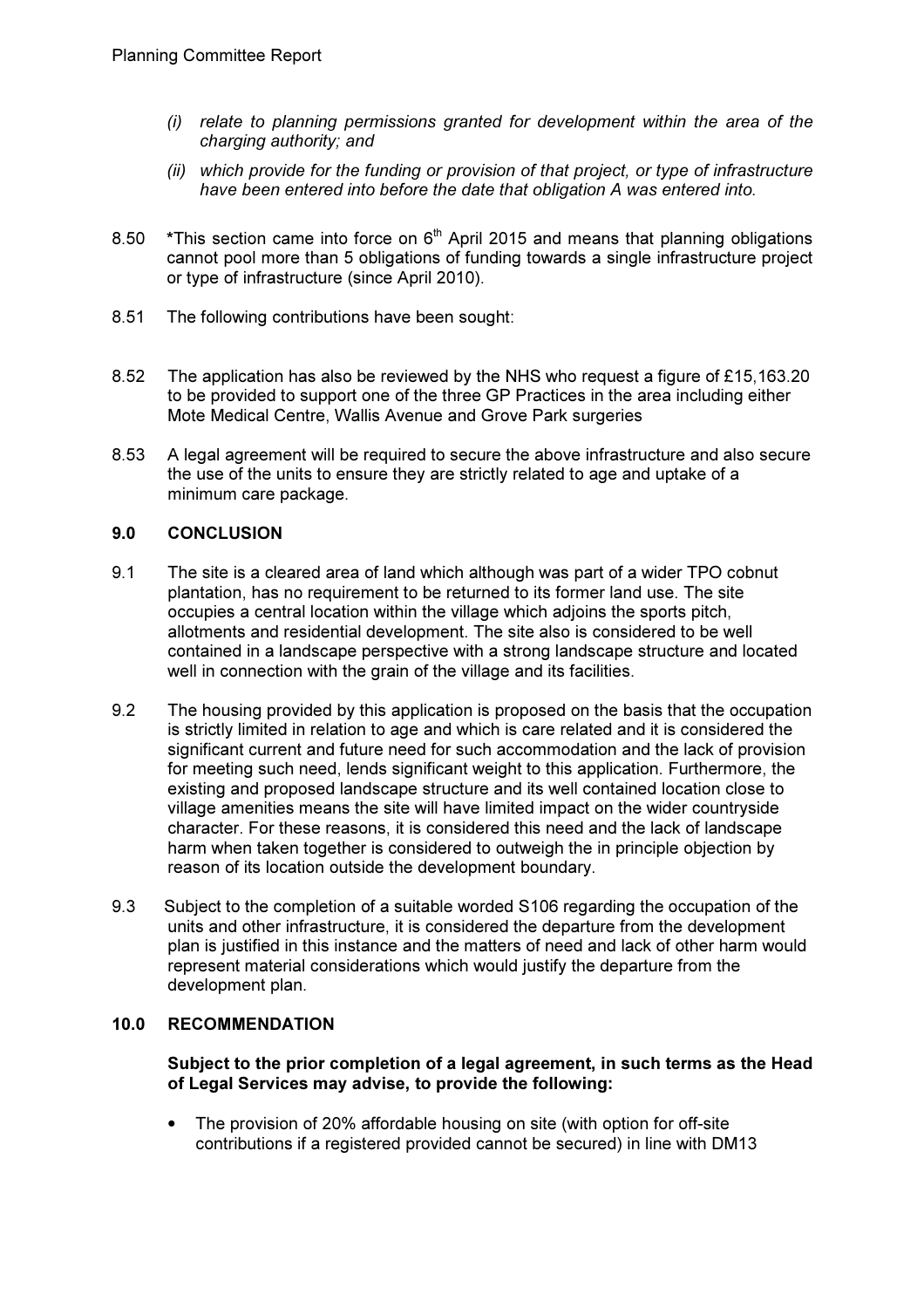- The restriction of the units to persons of 55 years of age and over and that occupants are subject to care need assessment and are required to commit to a minimum care package to be agreed with the local planning authority
- Contribution of £15,163.20 to be provided to support one of the three GP Practices in the area including either Mote Medical Centre, Wallis Avenue and Grove Park surgeries

## The Head of Planning and Development BE DELEGATED POWERS TO GRANT planning permission subject to the imposition of the conditions set out below

1. The development hereby permitted shall be begun before the expiration of 3 years from the date of this permission.

Reason: To comply with the requirements of Section 91 of the Town and Country Planning Act 1990 (as amended).

2. No building works above slab level shall commence until written details and samples of the materials to be used in the construction of the external surfaces of the buildings and hard surfaces hereby permitted have been submitted to and approved in writing by the Local Planning Authority and the development shall be constructed using the approved materials;

Reason: To ensure a satisfactory appearance to the development.

3. The development shall not commence until details of the proposed slab levels of the buildings and the existing site levels have been submitted to and approved in writing by the Local Planning Authority and the development shall be completed strictly in accordance with the approved levels.

Reason: In order to secure a satisfactory form of development.

4. Details of a "lighting design strategy for biodiversity" for the site shall be submitted to and approved in writing by the local planning authority prior to the occupation of the development. The strategy shall:

a) Identify those areas/features on site that are particularly sensitive for bats and in which lighting must be designed to minimise disturbance, and;

b) Show how and where external lighting will be installed (through the provision of appropriate lighting contour plans and technical specifications) so that it can be clearly demonstrated that areas to be lit will not disturb or prevent bats using their territory or having access to their breeding sites and resting places.

c) Include measures to reduce light pollution and spillage.

All external lighting shall be installed in accordance with the specifications and locations set out in the strategy, and these shall be maintained thereafter in accordance with the strategy.

Reason: In the interest biodiversity protection and visual amenity.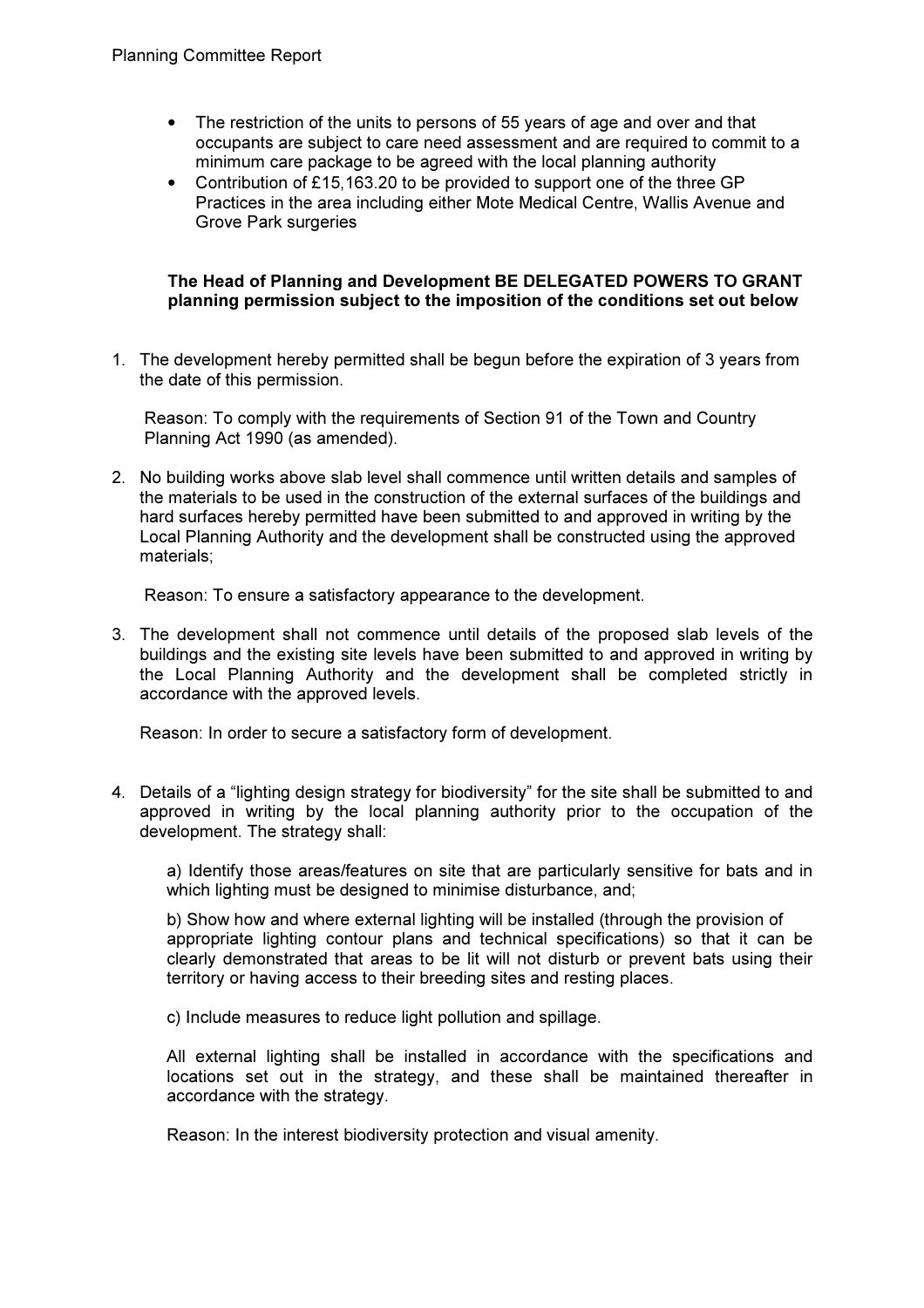5. Notwithstanding the junction design shown on the submitted plans, development shall not commence until details of a pedestrian priority junction between the proposed access road and the highway have been approved in writing by the Local Planning Authority. The development shall not be occupied until that junction has been constructed in accordance with the approved details.

Reason: In the interests of highway safety.

6. The development shall not be occupied until the parking areas and car ports,shown on the plan 500/KF/003B has been provided and that area shall not thereafter be used for any purpose other than the parking of vehicles for the development hereby approved.

Reason: In the interests of highway safety

7. No development shall take place before a construction method statement for the construction of the development hereby approved has been submitted to, and approved in writing by, the Local Planning Authority. Details submitted in respect of the method statement, incorporated on a plan, shall provide for wheelcleaning facilities during the demolition, excavation, site preparation and construction stages of the development. The method statement shall also include details of the means of recycling materials, the provision of parking facilities for contractors during all stages of the development (excavation, site preparation and construction), unloading and loading of construction vehicles and the provision of a means of storage and/or delivery for all plant, site huts, site facilities and materials. The construction works shall be carried out in accordance with the approved method statement

Reason: to maintain highway safety and amenities of adjacent properties during construction )

8. The clubhouse as approved shall only be used for the provision of care or for purposes ancillary to the use of the wider site and extra care units hereby approved

Reason: to prevent harm to the wider highway network and amenities of surrounding occupiers

9. No development above damp proof course level shall take place until details of a scheme of landscaping based on the principles of submitted plan 500/KF/018C and 500/KF 019C, using indigenous species which shall include indications of all existing trees and hedgerows on the land, and details of any to be retained, together with measures for their protection during the course of development in the form of a Tree Protection Plan undertaken by an appropriately qualified party in accordance with BS5837:2012 and a programme for the approved scheme's implementation and long term management, shall be submitted to and approved in writing by the Local Planning Authority.

The landscape scheme shall be designed using the principle's established in the Council's adopted Landscape Character Assessment 2012 and shall include details of the repair and retention of existing hedgerows and tree lines within the site;

The implementation and long term management plan shall include long term design objectives, management responsibilities and maintenance schedules for all landscape areas, other than small, privately owned, domestic gardens. The landscaping of the site and its management thereafter shall be carried out in accordance with the approved details over the period specified;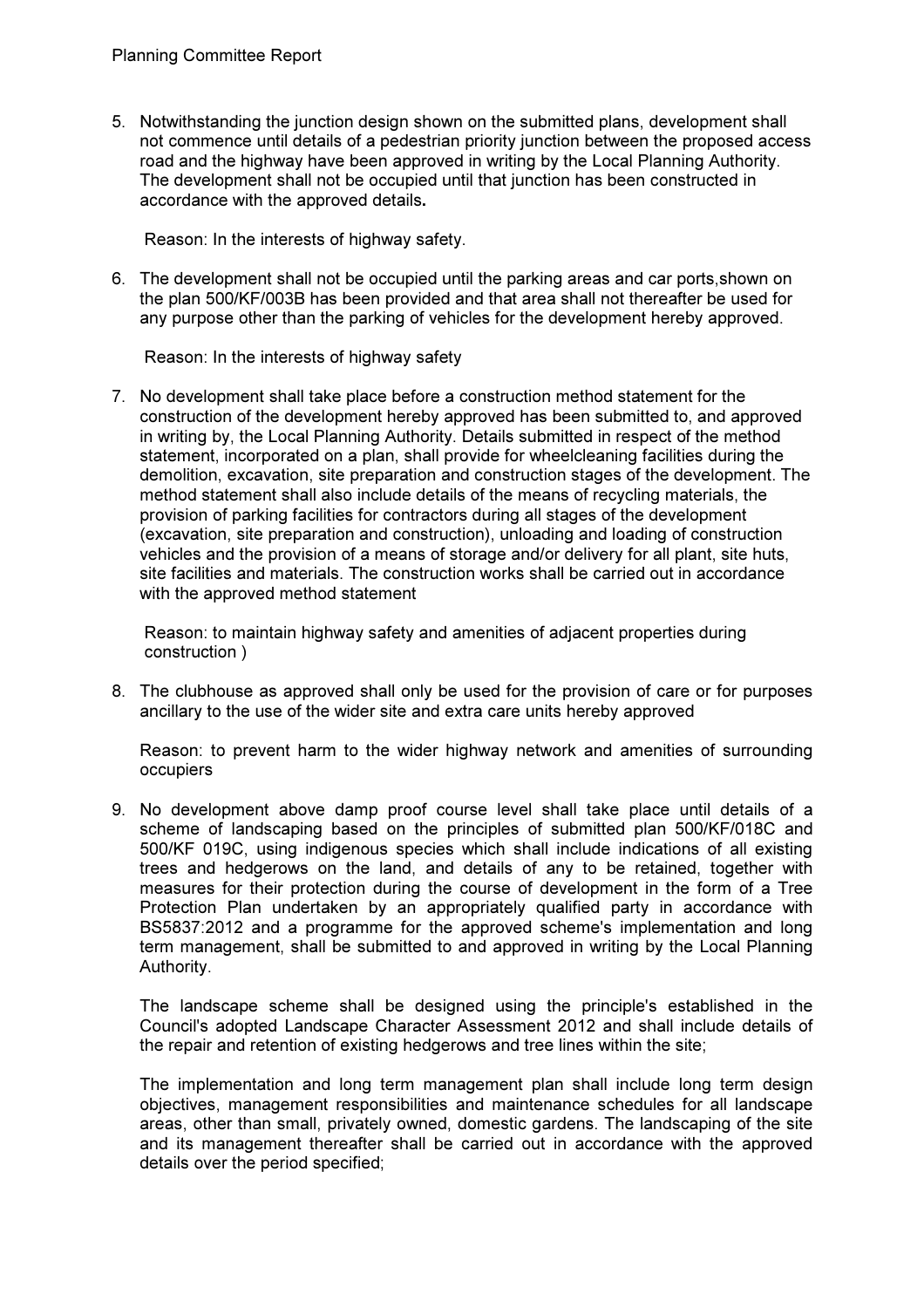To safeguard existing trees and hedges to be retained and ensure a satisfactory external appearance to the development and a high quality of design

10. The occupation of the development hereby permitted shall not commence until all planting, seeding and turfing specified in the approved landscape details has been completed. All such landscaping shall be carried out during the planting season (October to February). Any seeding or turfing which fails to establish or any trees or plants which, within ten years from the first occupation of a property, commencement of use or adoption of land, die or become so seriously damaged or diseased that their long term amenity value has been adversely affected shall be replaced in the next planting season with plants of the same species and size as detailed in the approved landscape scheme unless the local planning authority gives written consent to any variation.

Reason: To ensure a satisfactory landscaped setting for the development

11. All existing hedges or hedgerows shall be retained, unless shown on the approved drawings as being removed. All hedges and hedgerows on and immediately adjoining the site shall be protected from damage for the duration of works on the site. Any parts of hedges or hedgerows removed without the Local Planning Authority's prior written consent or which die or become, in the opinion of the Local Planning Authority, seriously diseased or otherwise damaged within ten years following contractual practical completion of the approved development shall be replaced as soon as is reasonably practicable and, in any case, by not later than the end of the first available planting season, with plants of such size and species and in such positions as may be agreed in writing with the Local Planning Authority.

Reason: In the interests of visual amenity.

12. The development shall not commence until a Landscape and Ecological Design and Management Plan, which is based upon the principles set out on plans 500/KF/018C and 500/KF/19C, has been submitted to and been approved in writing by the local planning authority.

The Landscape and Ecological Design and Management Plan shall include the following:

- a) Purpose and conservation objectives for the proposed habitat creation and enhancements;
- b) Detailed design to achieve stated objectives;
- c) Extent and locations of proposed works on appropriate scale plans;
- d) Timetable for implementation demonstrating that works are aligned with the proposed phasing of development;
- e) Description and evaluation of features to be managed;
- f) Aims and measurable objectives of management;
- g) Appropriate management prescriptions for achieving aims and objectives;
- h) Preparation of a work schedule for the duration of the plan;
- i) Ongoing habitat and species monitoring provision against measurable objectives;
- j) Procedure for the identification, agreement and implementation of contingencies and/or remedial actions where the monitoring results show that the objectives are not being met;
- k) Details of the body/ies or organisation/s responsible for implementation of the plan.
- l) Details of interpretation boards to be incorporated in to the development site to inform residents of the sites management.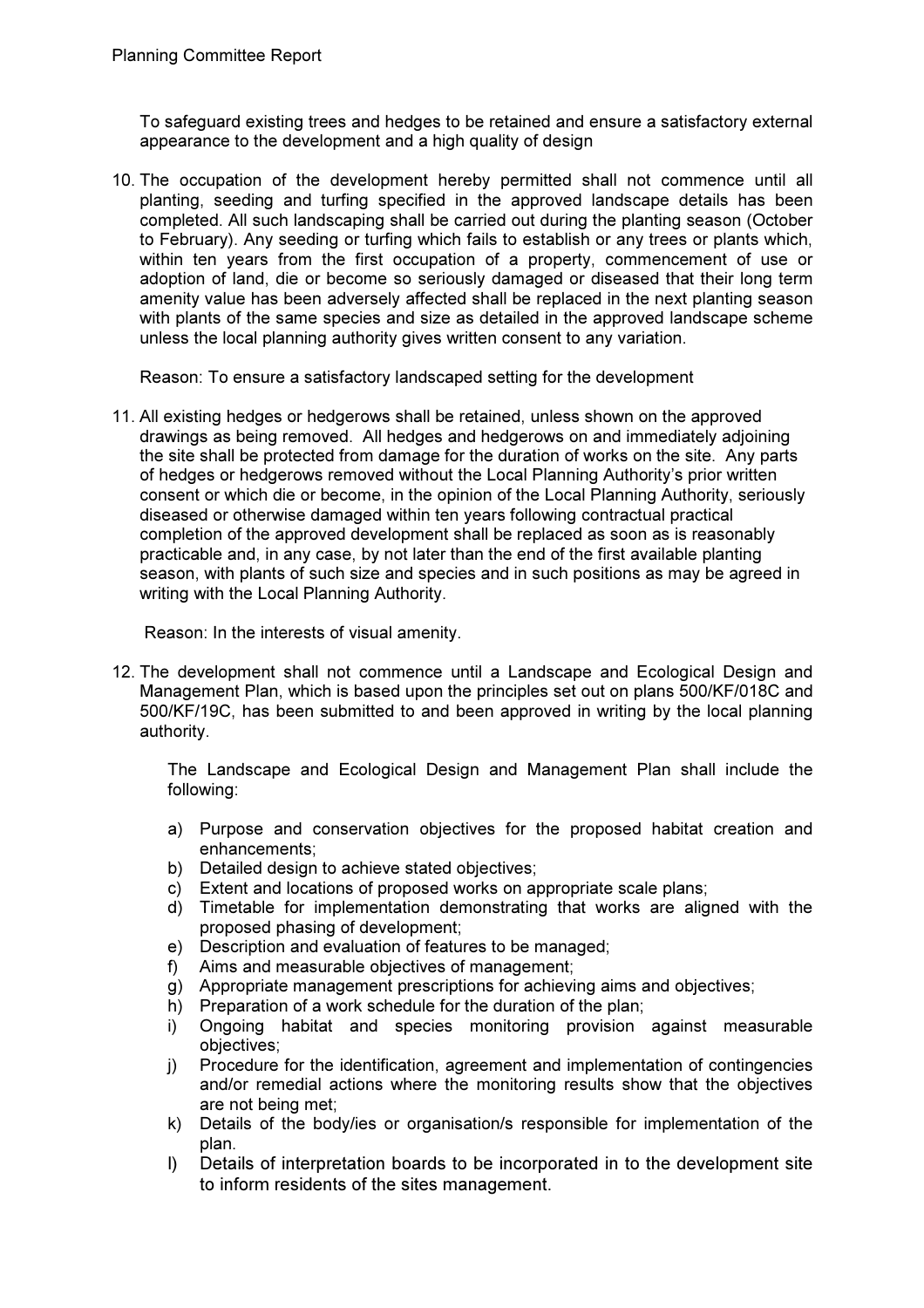The Landscape and Ecological Design and Management Plan shall also include details of the legal and funding mechanism by which the short and long-term implementation of the Management Plan will be secured by the developer with the management body responsible for its delivery. The approved Plan will be implemented in accordance with the approved details.

Reason: To ensure a high quality design, appearance and setting to the development, and to protect and enhance biodiversity.

- 13. The development shall not commence until (including any demolition, ground works, site clearance) until a Reptile mitigation strategy has been submitted to and approved in writing by the local planning authority. The content of the strategy shall include:
	- a) Details of the timings for the establishment of the receptor site and triggers for when translocation can commence
	- b) Identification of ecological impacts, informed by updated ecological surveys where necessary;
	- c) Purpose and ecological objectives for the proposed works;
	- d) Practical measures (both physical measures and sensitive working practices) necessary to achieve stated objectives (may be provided as a set of method statements);
	- e) Extent and location of proposed works, shown on appropriate scale maps and plans;
	- f) Timetable for implementation, demonstrating that works are aligned with the proposed phasing of construction;
	- g) Persons responsible for implementing the works, including times when specialist ecologists need to be present on site to oversee works;

The works shall be carried out in accordance with the approved details, unless varied by a European protected species mitigation licence subsequently issued by Natural England. In the interests of securing the maximum benefit for biodiversity, any variation of the agreed mitigation required by Natural England must not result in the reduction of the quality or quantity of mitigation/compensation provided.

Reason: In the interest of ecology and biodiversity enhancement

- 14. The development shall not commence until details of measures to enhance biodiversity have been submitted to and approved in writing by the Local Planning Authority and shall include the following:
	- a) Sparrow terraces within buildings
	- b) Bird and bat boxes throughout the site
	- c) Wildlife friendly gullies

Reason: To protect and enhance biodiversity

15. The development shall not commence until an Arboricultural method statement (AMS) in accordance with the current edition of BS 5837 has been submitted to and approved in writing by the local planning authority. The AMS shall incorporate details appropriate to the construction operations being undertaken and shall include, but not be limited to, a working methodology/phasing for operations with the Root Protection Area (RPA) of any retained tree; consideration of the location and installation of services and drainage; a programme of site monitoring and arboricultural supervision if appropriate; a detailed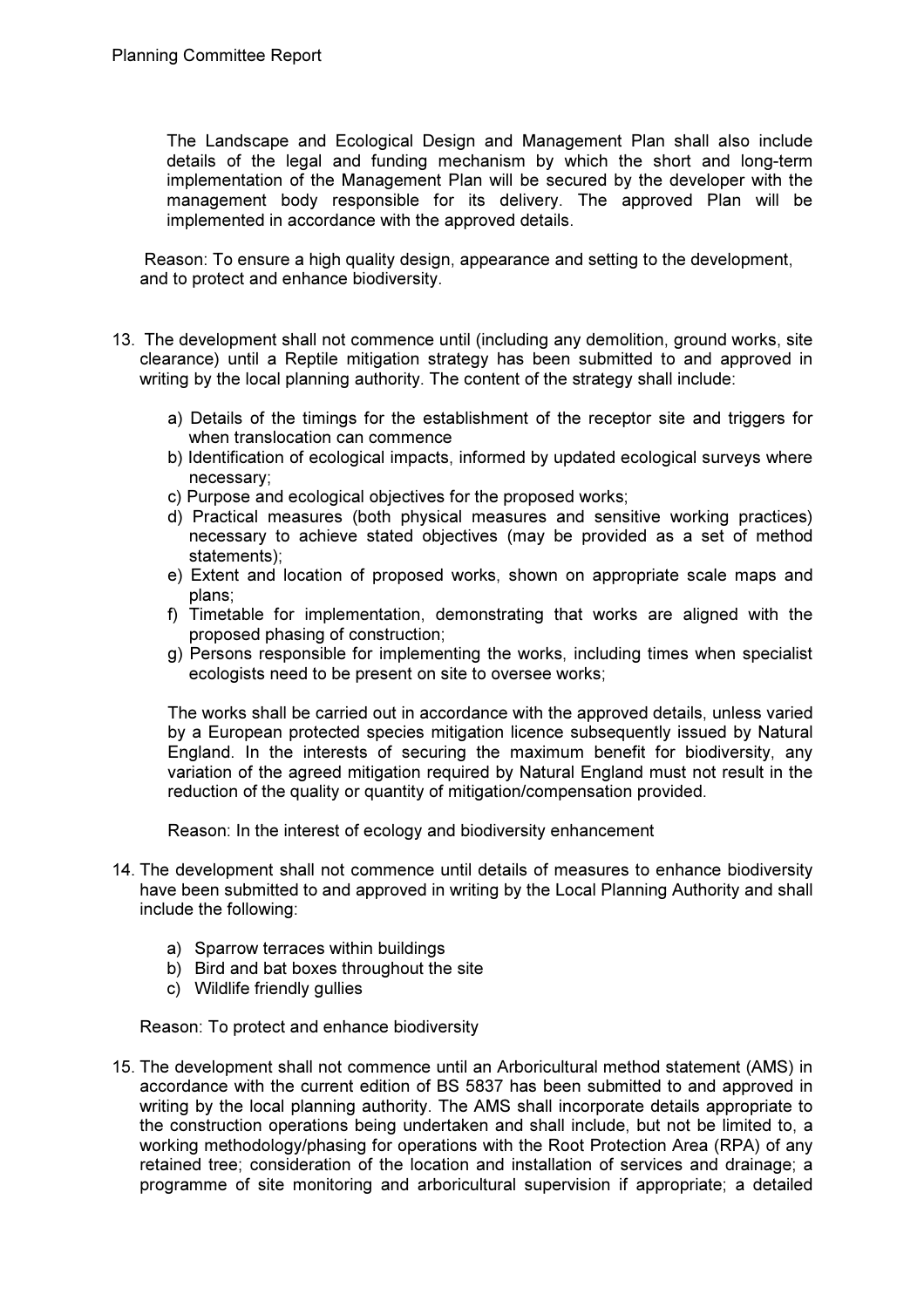schedule of pre-commencement tree works and; a Tree Protection Plan showing the design and location of fencing and/or ground protection necessary to ensure all retained trees can be successfully integrated within the permitted scheme.

No equipment, machinery or materials shall be brought onto the site prior to the erection of approved barriers and/or ground protection except to carry out pre commencement operations approved in writing by the local planning authority. These measures shall be maintained until all equipment, machinery and surplus materials have been removed from the site. Nothing shall be stored or placed, nor fires lit, within any of the protected areas. No alterations shall be made to the siting of barriers and/or ground protection, nor ground levels changed, nor excavations made within these areas without the written consent of the local planning authority.

Reason: To ensure a satisfactory external appearance to the development.

16. Prior to the commencement of development the applicant, or their agents or successors in title, will secure and implement:

i archaeological field evaluation works in accordance with a specification and written timetable which has been submitted to and approved by the Local Planning Authority; and

ii further archaeological investigation, recording and reporting, determined by the results of the evaluation, in accordance with a specification and timetable which has been submitted to and approved by the Local Planning Authority

Reason: To ensure that features of archaeological interest are properly examined and recorded.

17. Development shall not commence until a detailed sustainable surface water drainage strategy been submitted to (and approved in writing by) the local planning authority. The detailed drainage scheme shall be based on the preliminary strategy prepared by prepared by Country House Developments (April 2016) and shall demonstrate that the surface water generated by this development (for all rainfall durations and intensities up to and including the climate change adjusted critical 100yr storm) can be accommodated and disposed of within the curtilage of the site.

Reason: to ensure the proper integration of sustainable urban drainage within the development

18. No building hereby permitted shall be occupied until details of the implementation, maintenance and management of the approved sustainable drainage scheme have been submitted to and approved in writing by the local planning authority. The scheme shall be implemented and thereafter managed and maintained in accordance with the approved details. Those details shall include:

i) a timetable for its implementation, and

ii) a management and maintenance plan for the lifetime of the development which shall include the arrangements for adoption by any public body or statutory undertaker, or any other arrangements to secure the operation of the sustainable drainage system throughout its lifetime.

Reason:To ensure that the principles of sustainable drainage are incorporated into this proposal and to ensure ongoing efficacy of the drainage provisions.